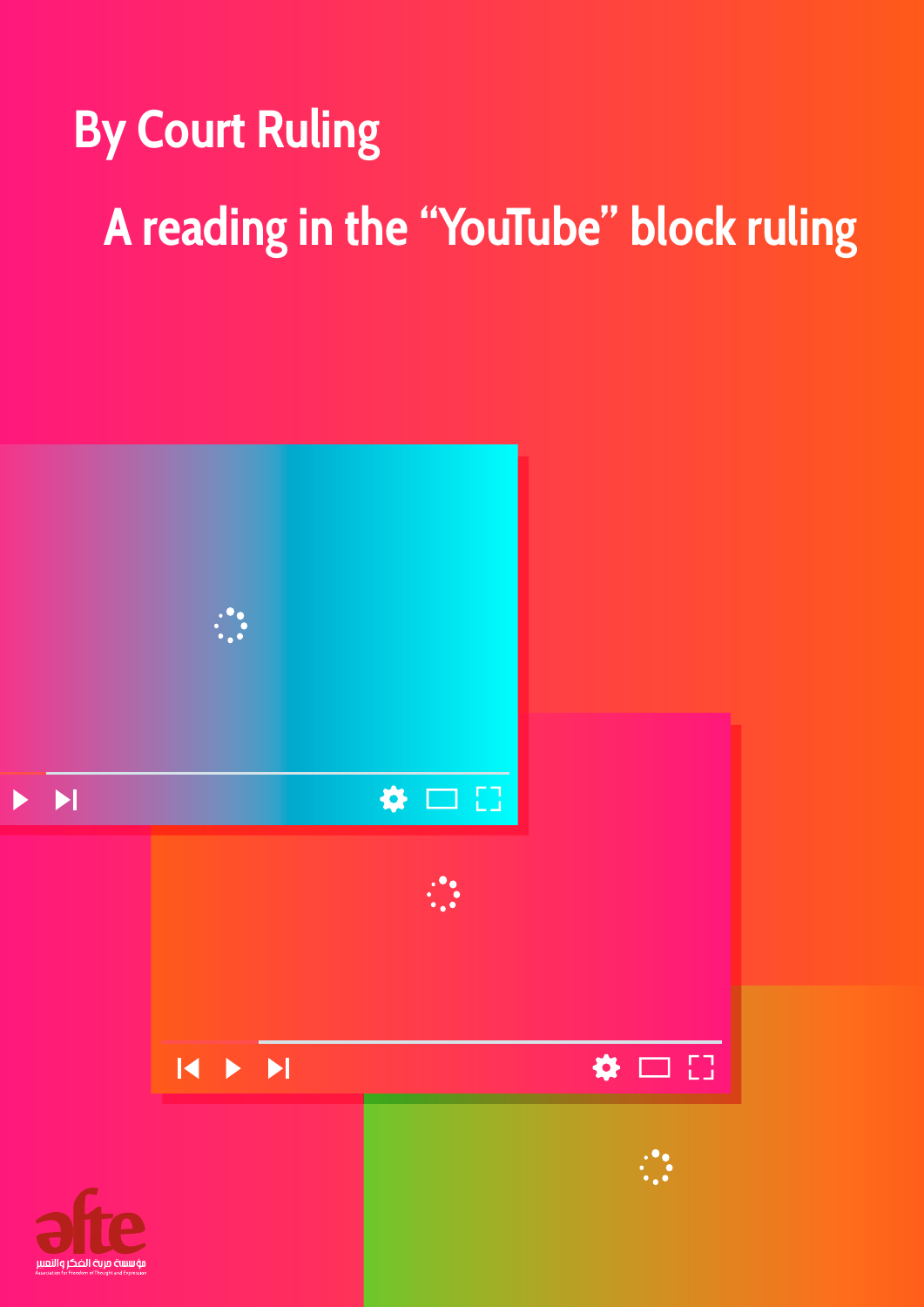## By Court Ruling A reading in the "YouTube" block ruling

Prepared by Hassan Al-Azhary

Edited by Mohamed Nagy

**Publisher: Association o Freedom of Thought and Expression**

info@afteegypt.org www.afteegypt.org

**Cover Design: Internal Design: Amal Hamed**

هذا المُصنَّف مرخص ڥوجب رخصـة المشــاع الإبــداعى: النسسبة، الإصــدارة ٤,٠.



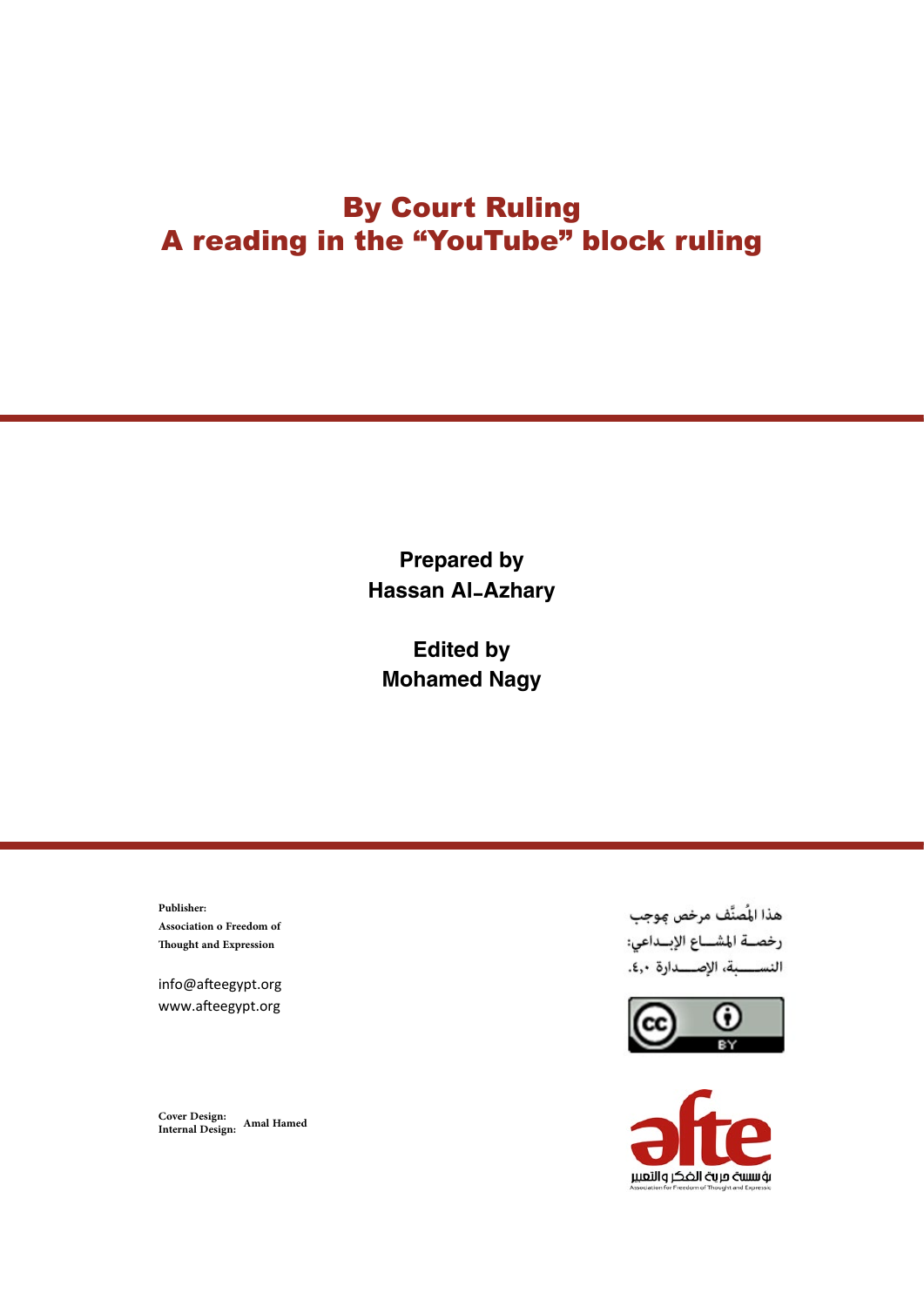## **Contents**

| <b>Introduction</b>                                                                                                                                                         | 4        |
|-----------------------------------------------------------------------------------------------------------------------------------------------------------------------------|----------|
| <b>Chapter One: Stages of litigation</b>                                                                                                                                    | 7        |
| - The lawsuit on the administrative justice platform<br>- Supreme Administrative Confirmation of First Instance Judgment                                                    | 7<br>8   |
| <b>Chapter II: How do we read the judgment?</b>                                                                                                                             | 11       |
| Chapter $\mathbf{II}$ : Principles of the Court Ruling - Adaptation of the Law and $\mathbf{I}$<br><b>Hostility towards Freedom</b>                                         |          |
| - Blocking websites, between national security and freedom of expression 15<br>considerations                                                                               |          |
| - The judgment erred in the interpretation and application of the law<br>- The ruling supported the legality of the communications cut-off during<br>the January revolution | 18<br>23 |
| - Administrative Court contradicts itself                                                                                                                                   | 26       |
| <b>Conclusion</b>                                                                                                                                                           | 27       |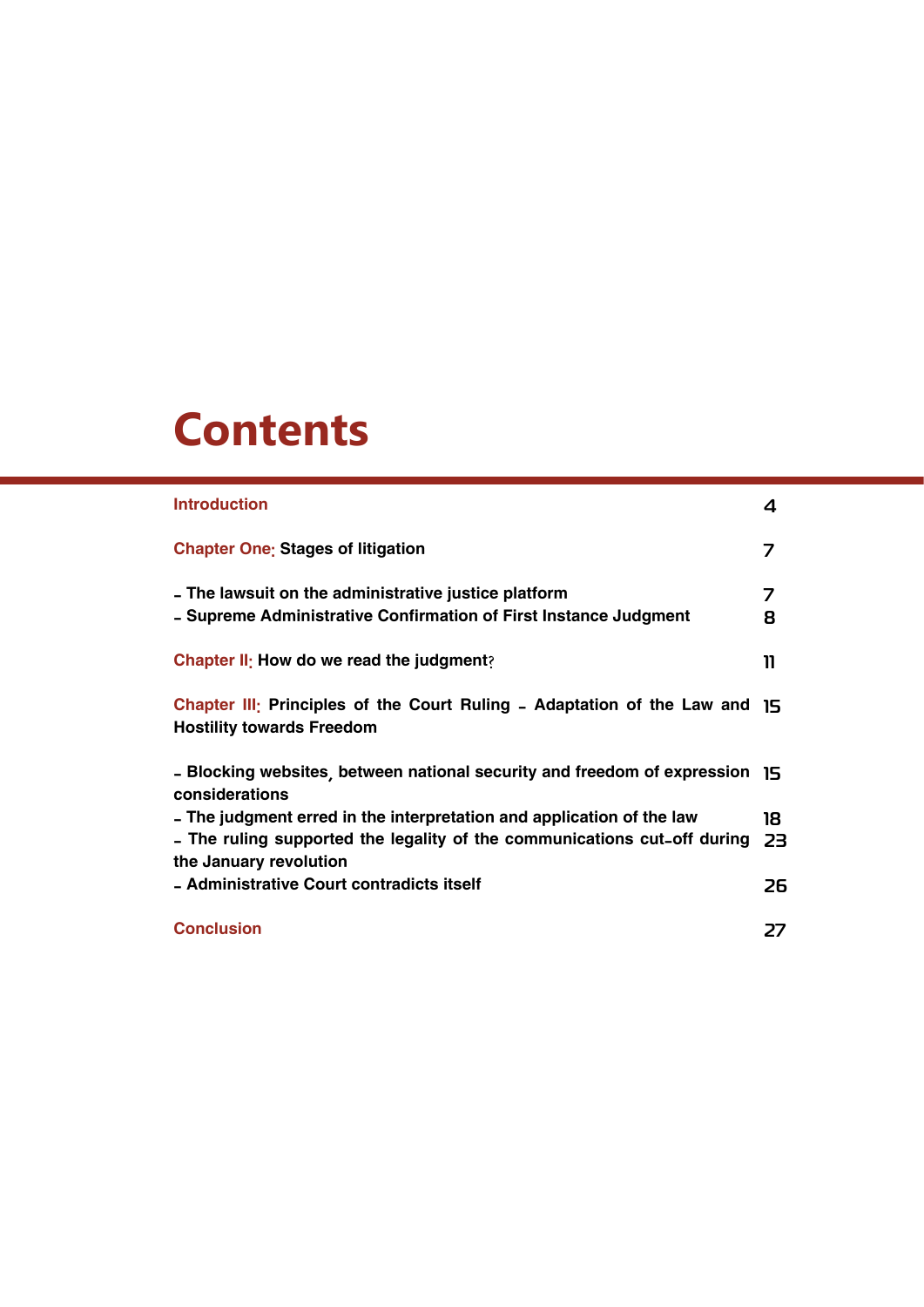## Introduction

In August 2018, President Abdel Fattah Al-Sisi ratified the Internet Technology Crimes and the Supreme Media Council laws, two laws that clearly establish the practice of blocking websites and monitoring communications in Egypt. Prior to the adoption of these controversial laws, the Egyptian legal environment lacked the legal cover and justification for the large-scale block policy by Egyptian authorities since May 2017, resulting in the blocking of nearly 500 sites, according to the latest AFTE report.

The absence of legislative regulation of government practices, any government, especially when it is so extensive in its encroach on the rights of citizens, entails judicial intervention to read, refute and put a limit to such practices. A number of cases have been filed before the Administrative Court concerning the block of certain sites. Among these cases are the ones by Mada Masr to demand the disclosure of the reasons and grounds for blocking their website inside Egypt. However, all cases are still pending before the administrative courts. We have not yet been able to clarify the position of the administrative judiciary on the government's campaign against websites.

However, another case concerning the blocking of the YouTube site has been completed, and a final judgment has been issued by the Supreme Administrative Court that has enabled us to understand a little about the administrative judiciary decision in this regard. The relatively long period of litigation (the case was held in 2012) enabled us to observe the changing attitude of the Egyptian judiciary and its view of these practices. This change coincided with the development of the position of the executive authority.

A lawsuit against the block of YouTube was filed on September 18, 2012, in which the plaintiff challenged the negative decision $^1$  by the NTRA to refrain from taking the

<sup>1.</sup> Challenging negative decisions is the case when the law has imposes on the administration / government to take a certain decision without any minimum assessment in this regard, and to prove with certainty that it has been asked to take the decision it must take, that it has failed to implement the rule of law, remained passive and did not seek to make the decision imposed on it by the legislator. Its failure would be then a refusal to carry out this duty which constitutes a negative decision that can be annulled in an appeal. In other words, it must be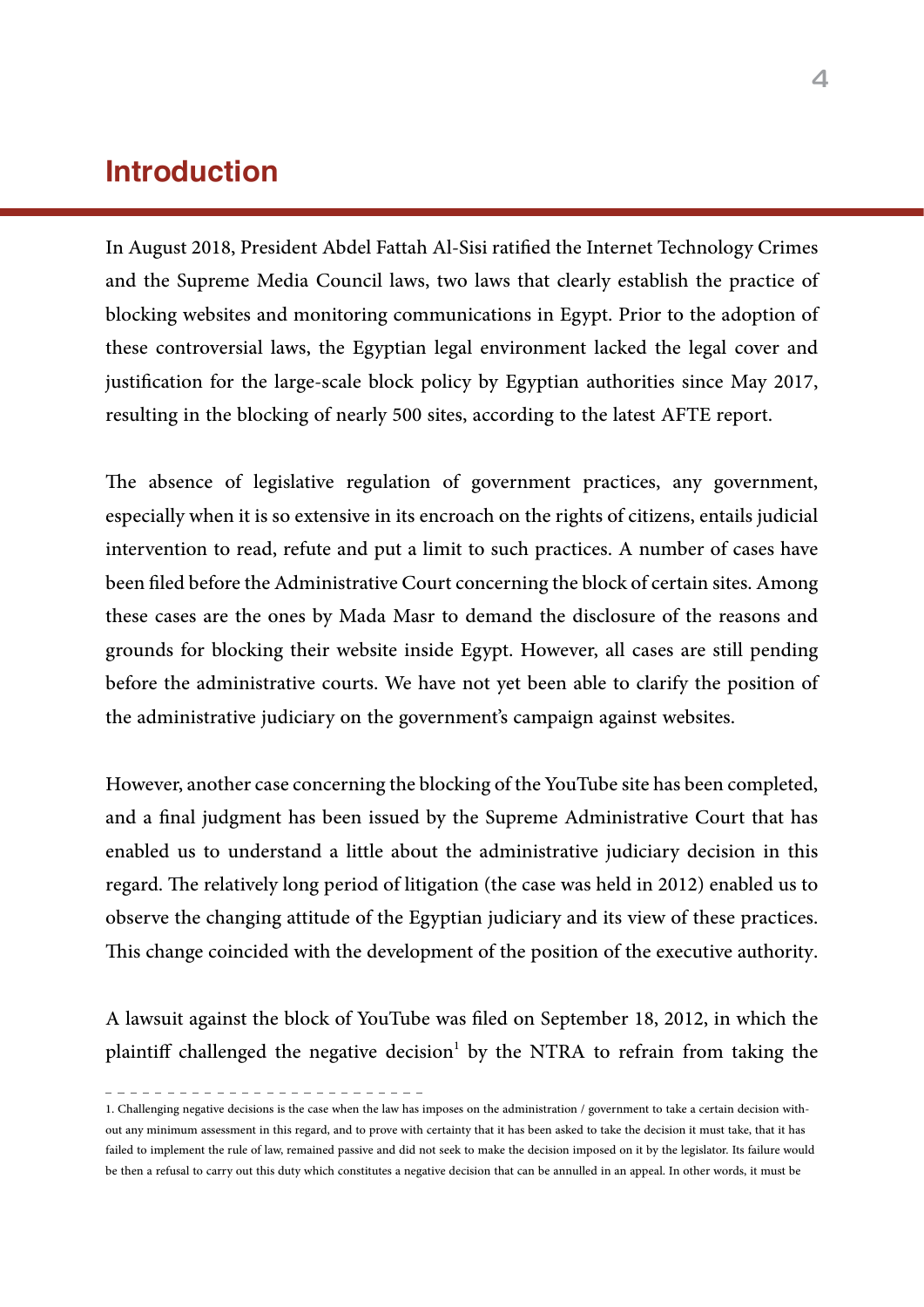necessary legal measures to block the YouTube site and the links to a video that was deemed offensive to the prophet. In the first session of the lawsuit, the plaintiff presented a CD containing various sections of the video, explaining that these clips are being circulated under different titles such as MUHAMMAD MOVIE TRAILER, innocence of Muslims, the film insulting the prophet. Accordingly, the Administrative Court of Justice ruled that YouTube was banned for a month. Despite the recommendation of the Supreme Administrative Court's board of governors to revoke the first instance ruling, the first chamber of the Supreme Administrative Court (called the Department of Rights and Freedoms) approved the final ruling.

During the course of its consideration, the lawsuit went through several litigation stages, through which the judicial authorities expressed their opinion on the subject of the case. They unanimously agreed that the abusive links should be blocked and disagreed with regard to blocking the entire site. In addition, this phase witnessed major changes in the attitudes of courts as regards the expansion of internet monitoring, although there are clear breaks and leaps that can be identified by reading the evidence that judicial authorities relied on to block the site. The issue here is not only about the legal grounds in the narrow sense – i.e. a quote of the text or the legal ground – which was adopted in the block decision to withhold, but is rather about how to read and apply the text and sometimes strengthening it under the provisions of international covenants and conventions.

This paper attempts to review what is stated in the case papers in various degrees of litigation, starting from the Administrative Court to the appeal submitted to stop the execution of the judgment, the report of the Commission of Commissioners and the ruling of the Supreme Administrative Court. The paper also gives some attention to some of the judgments issued in a number of cases related to the blocking of sites or

proved that the subject concerned has appealed to the administrative body to request the issuance of the decision that the laws and regulations dictate and that the administration abstained from making that decision.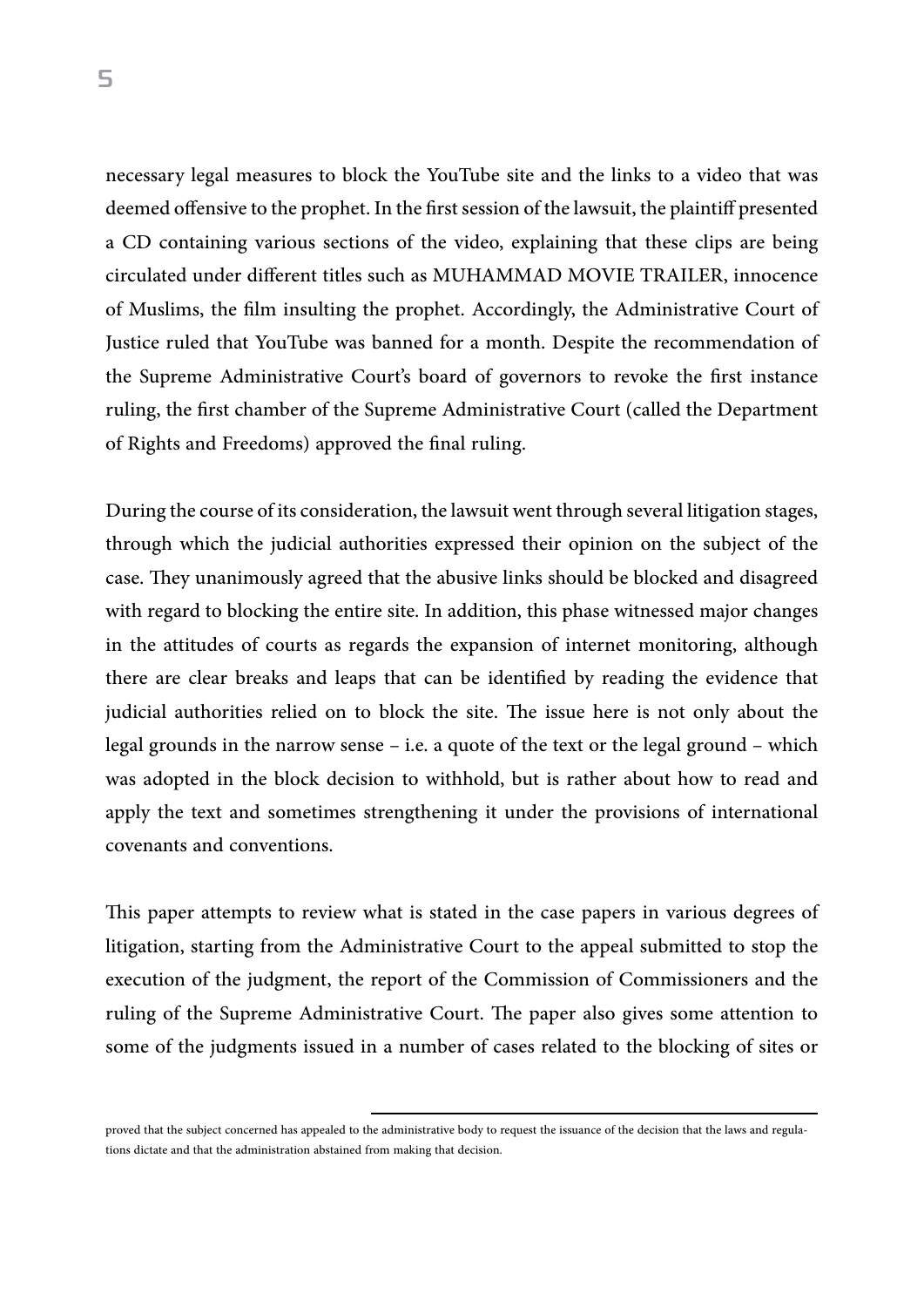cut of telecommunications services, which were considered by administrative courts.

Chapter I addresses the different stages of the proceedings, while the second chapter presents the reasons for the judgment. The  $3<sup>rd</sup>$  chapter pays more attention to clarifying the principles established by the provision.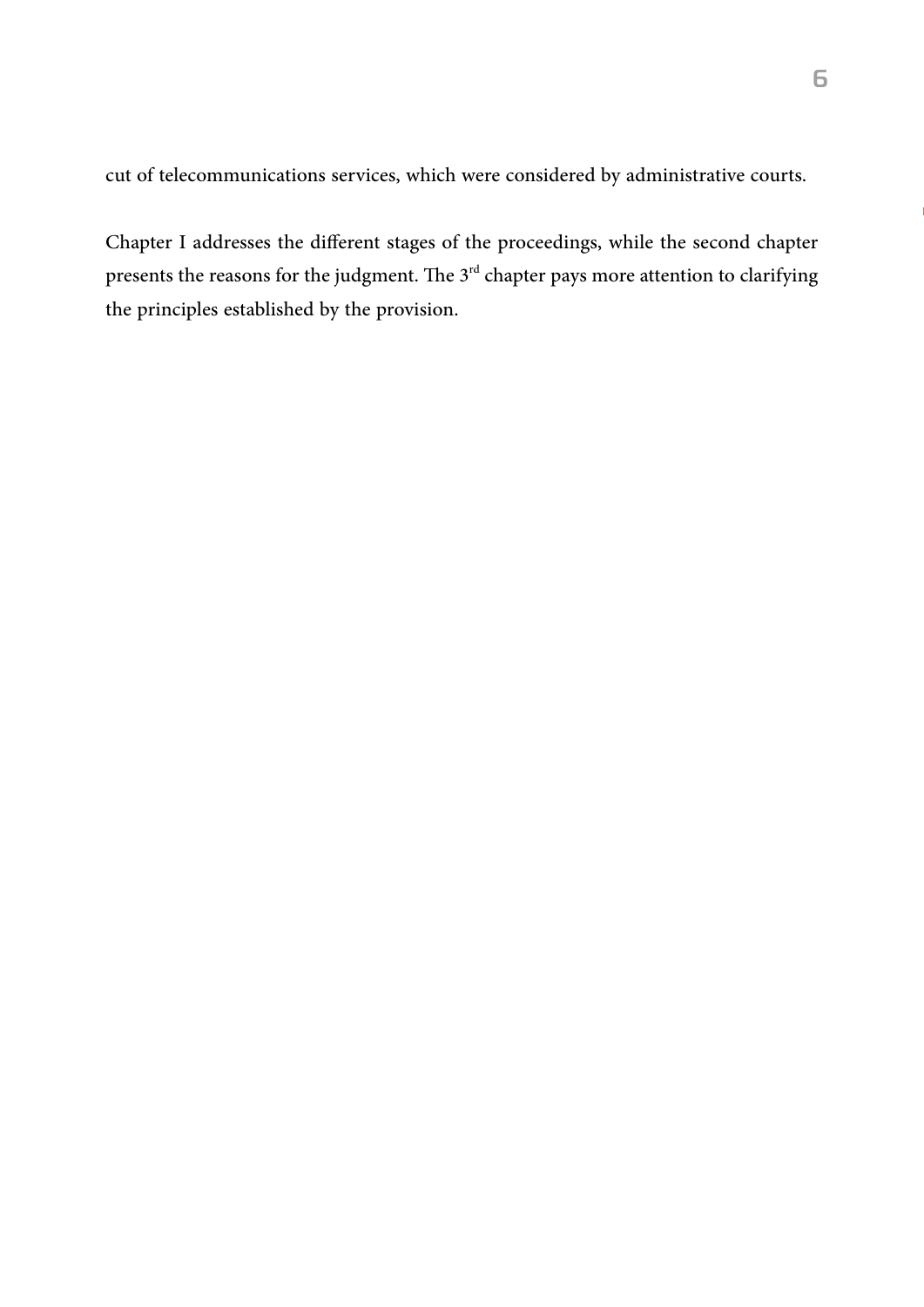## Chapter One

#### Stages of litigation

#### The lawsuit on the administrative justice platform

A lawsuit was filed against YouTube on September 18, 2012, which, as we have pointed out, was an appeal against the negative decision by the administrative authority (in this case in the NTRA) to refrain from taking legal action to block the site because of the screening of a film offensive to the Prophet. In the first stage, the plaintiff submitted a CD containing sections uploaded on the website, which he considers to be offensive to the Prophet, explaining that these sections are circulated under different headings such as MUHAMMAD MOVIE TRAILER, Innocence of Muslims, the film insulting the prophet.. Through the questions posed by the presiding judge during the hearing, the NTRA defense felt that the court deplored the failure of NTRA to take action on this incident.

The court adjourned the case to January 12, 2013. Prior to this hearing, the NTRA addressed a number of service providers to take necessary action. During this period, it also established a website entitled: Protecting Egypt, through which similar links could be reported<sup>2</sup>. During the hearing, NTRA's defense submitted a case file on seven books dated 9 January 2013 from the National Telecommunications Regulatory Authority (NTRA) to the Internet service providers in Egypt, as stated in the portfolio, which included a warning to implement the NTRA's decision to compel companies to block the link of the offensive film to the Holy Prophet on Google and YouTube and prevent access to it from within the Arab Republic of Egypt, provided that these companies clarify actions taken by them in this regard and complete the process of blocking and notify NTRA of any difficulties they encountered in implementing this decision.

2. Link to the offensive video <https://bit.ly/2tSlfJd>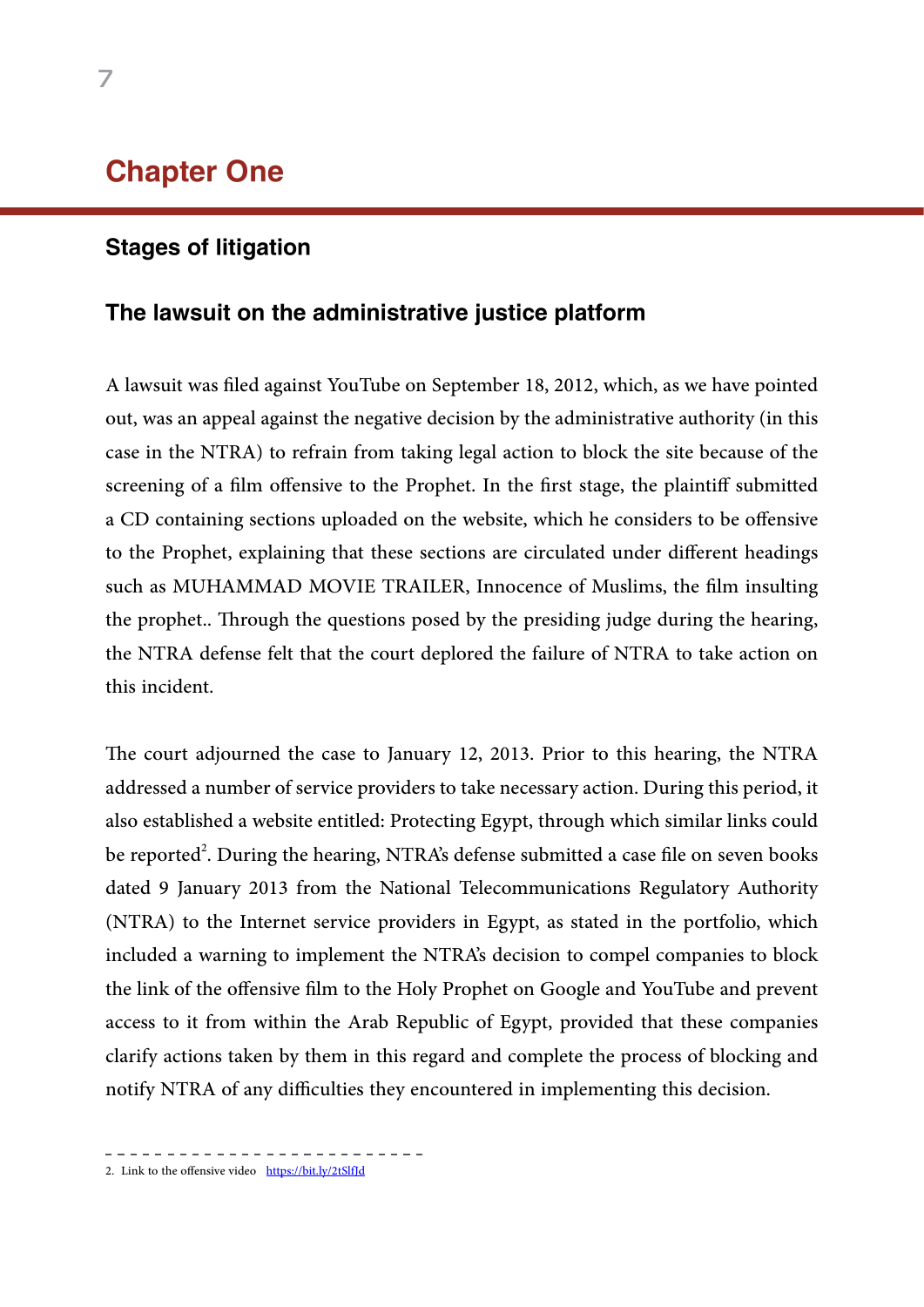However, the discussions at this session gave the clear impression that the court was not satisfied with the actions taken by the NTRA in relation to the case in question. This is evidenced by the discussion between the court and the defendantt, who blocked the entire YouTube site until the it removed all the offensive contents of the said film and any videos or films against Islam and the Prophet were removed, because it is impossible to partially block sections on YouTube since the site and its followers are copying the offensive film to the Prophet under various titles on the site and thus it is impossible to delete and prevent these sections offensive to the Prophet, without complete blocking of YouTube.

It was clear during the discussion between the presiding judge and the plaintiff that the court had established its faith in the case. It asked him to amend his requests to block the YouTube site completely for one month. On this basis, the court reserved the case for judgment on February 9, the date it actually passed its ruling.

#### Supreme Administrative Confirmation of First Instance Judgment

The first chamber of the Supreme Administrative Court considered the appeals that were made against the ruling of the Administrative Court to block YouTube and referred the case to the Committee of Commissioners for the preparation of a legal opinion.

The report responded to questions posed by the appeal papers presented in the case, and the report succeeded in one way or another to move the debate on the legality of the blocking procedure to a clearer area, highlighting the absence of a binding legal basis for the Egyptian authorities to take blocking action. The report pointed out at first that there were both the formal and objective elements to be provided in the challenged decision. It indicated that the legal basis that could be relied upon to take a blocking decision had been determined by the provisions of many international treaties that all appropriate and effective measures should be taken to combat intolerance, and eliminate all discrimination based on religion and belief, and that no one may be subjected to coercion that would impair freedom to profess a religion or belief. The report pointed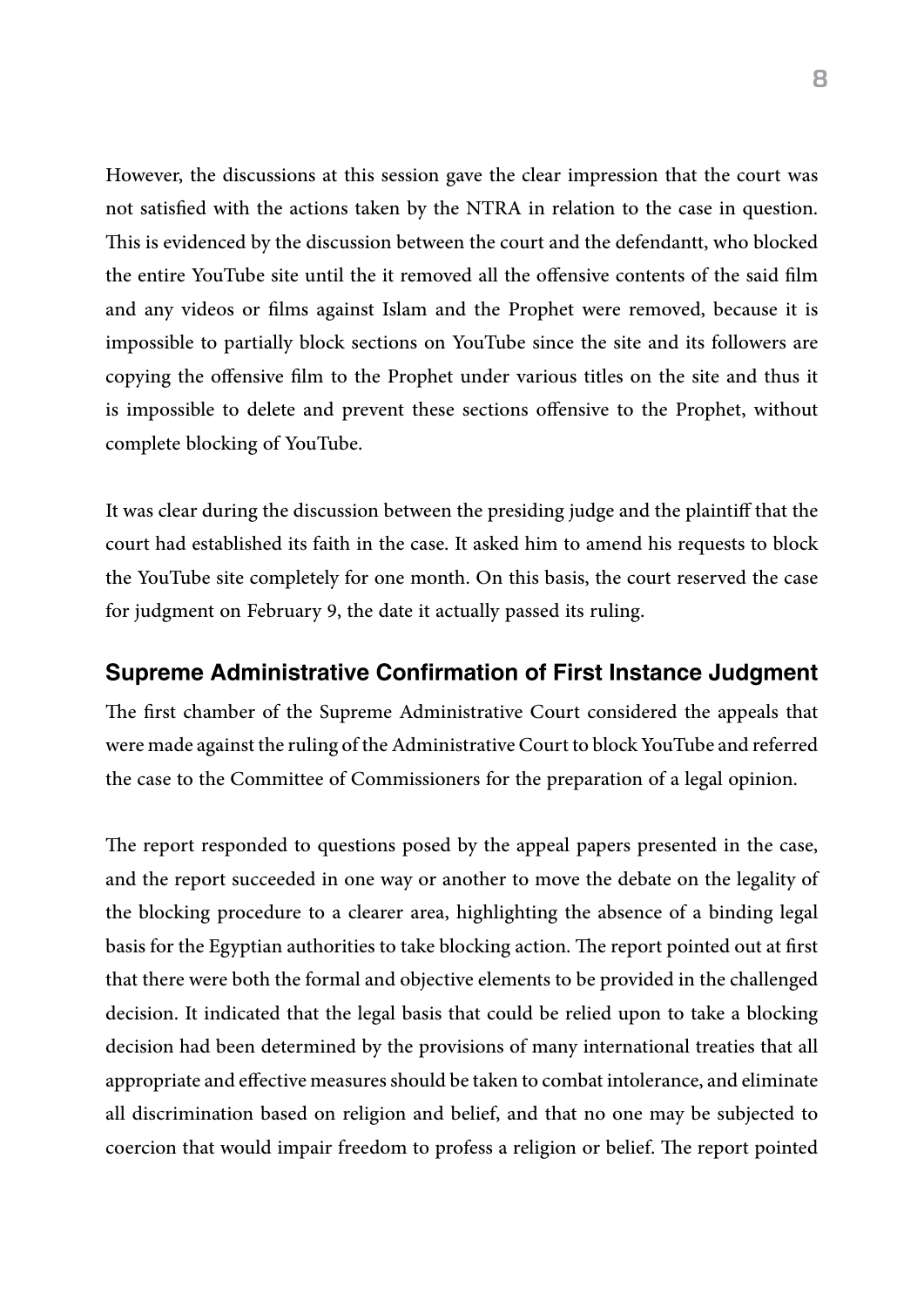out that the violations attributed to the site of "YouTube", in case proven, encroach on the freedom of belief of more than a billion and a half billion Muslims in the world in general and Muslims in the Egyptian state in particular in their belief in Islam and the abuse of their religion represented by the Holy Prophet.

Accordingly, under the international treaties referred to, there remains an obligation on the part of the NTRA to protect religious beliefs in general and to protect others from embracing what they chose without being coerced, insulted of subjected to any coercion, especially that coercion in the field of communication is considered a moral coercion, the effects of which surpass physical coercion with serious consequences that that affect national security of the Egyptian state; that encroaching on the belief system of Egyptians results in undermining the state and the collapse of its pillars, exposing Muslims and Christians to a sedition, the result of which is known only to God. Accordingly, the responsibility of NTRA to regulate communications is a national, religious and humanitarian duty that entails the necessity of intervening to perform its duties on the grounds that it is necessary it enforces its powers in the face of the aforementioned violation, even in the absence of a legal claim.

However, the report of the state council commissioners noted that despite all the above, "the harm of total closure of YouTube will prejudice the freedom of thought and expression in addition to prejudice services provided by YouTube that serve other areas, including dissemination of the peaceful teachings of Islam; also that closure of You Tube will result in major damage that may amount to losses of hundreds of millions of pounds, according to the administrative body".

After the deliberation of the proceedings, the Supreme Administrative Court issued its ruling at the end of May 2018, which ended up accepting the two appeals in form and rejecting their subject  $\frac{3}{2}$ , which means supporting the ruling of the Administrative Court.

<sup>3.</sup> The two appeals refer to the one made by AFTE and that by NTRA of the ruling of the Administrative Court of Justice.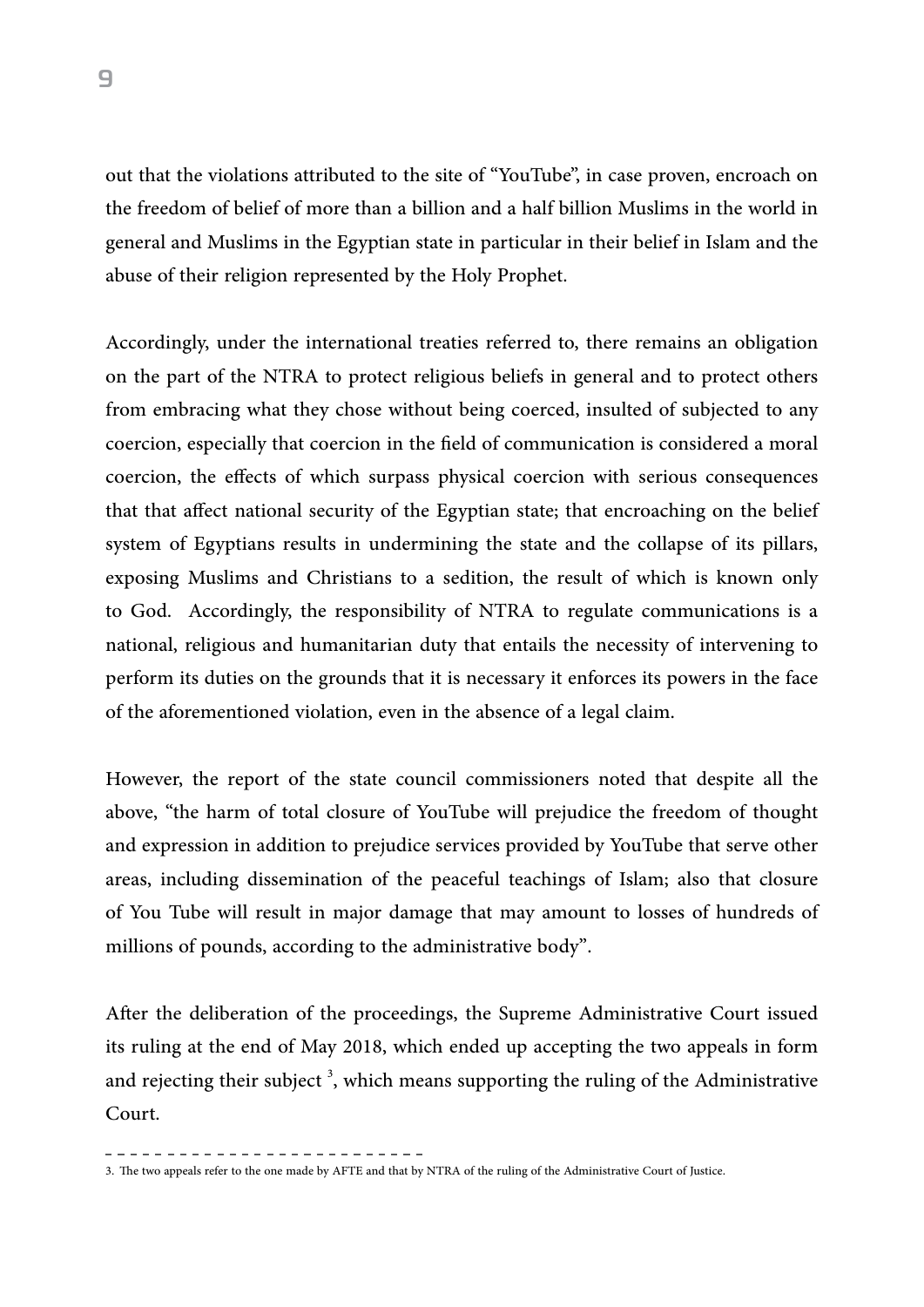The Supreme Administrative Court neglected the second half of the report of the State Commissioners, which it set aside and adopted in its judgment the same grounds on which the Administrative Court's decision was based. It found that both Article 67 of the Telecommunications Regulatory Act and Article 19 of the International Covenant constitute the legal basis, which obliges the administrative bodies of the State to take action to decide on the block. However, the supreme administrative ruling has carried signs and perhaps clear messages, since it explicitly states that there are no provisions in the Egyptian laws regulating the blocking of websites. However, this should not be an obstacle to the administration to impose its control and to confront situations that threaten national security. However, the court did not succeed in establishing a clear definition of the concept of "national security". It went further and demanded the enactment of laws to criminalize any broadcast that would undermine beliefs and religious constants.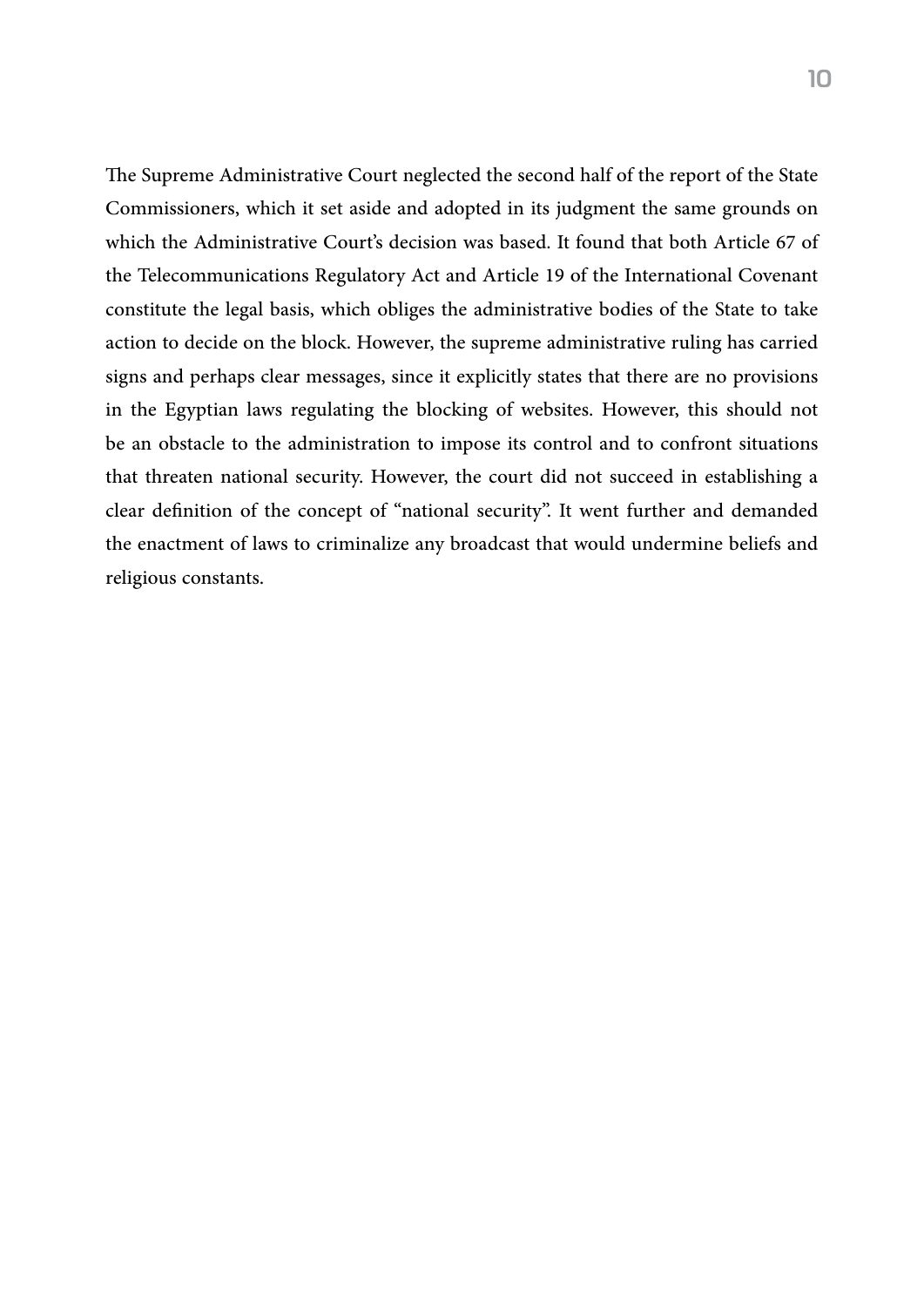## Chapter II

#### How do we read the judgment?

"The Court, in view of the above, is aware that this judiciary is not only to confront circumstances in the present, but rather to deter, correct and warn those sites and anyone who wishes to tamper with religious and spiritual beliefs and constants of the Egyptian people, in order to provoke hatred and animosity among the people., with a view to cause divisions into conflicting parties and factions"

From terms of the ruling of the Supreme Administrative Court regarding the blocking of "YouTube"

The reasons for the ruling of the Administrative Court of Justice in February 2013 as well as the reasons for the ruling of the Supreme Administrative Court reveal efforts by the two judicial bodies to find an acceptable legal basis and justification that can be used to conceal the conservative moral motive, which is the source of YouTube blocking judgment and other links and sites that display the abusive film (unspecified in terms of judgment). The court used controversial and vague legal provisions such as Article 67 of the Egyptian Telecommunications Regulatory Act. The Court also used some of the texts of international instruments signed by Egypt and became part of its national legislation, such as Article 19 of the International Covenant on Civil and Political Rights, which provides an aesthetic character to a provision that clearly violates rights protected by the provisions of the Egyptian Constitution.

The Court tried from the outset to examine how to justify restrictions on freedom of expression and was able to find it in article 19 of the International Covenant on Civil and Political Rights - one of the most conservative and reactive articles of the International Covenant – which allow states to impose constraints on some rights and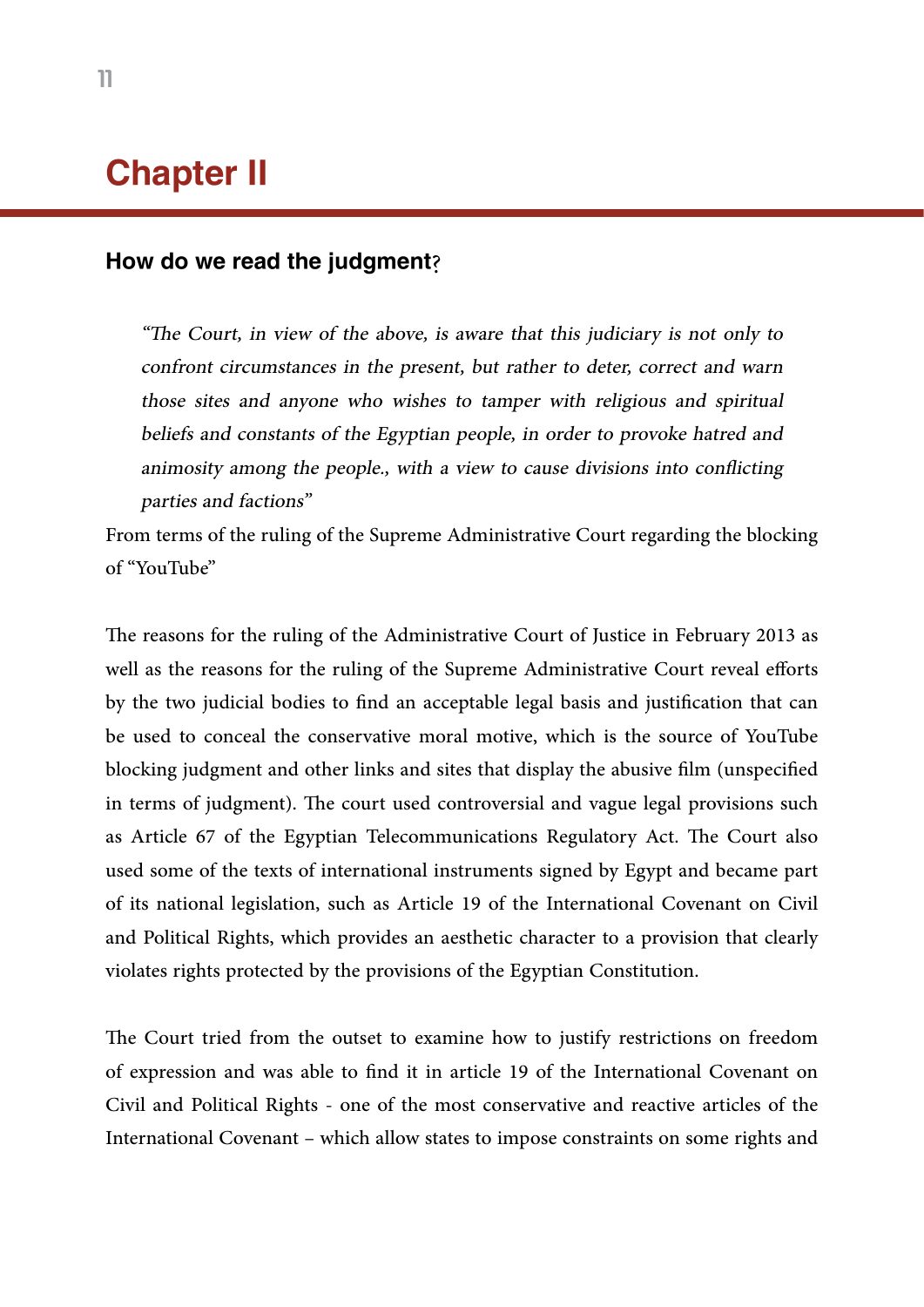freedoms protected by the covenant, on condition that those restrictions be "specific" and "necessary" for the respect of others and their reputation or for the protection of national security, public order, public health or morality. Thus, the Court created a legal case in which a legal rule exists that provides for the possibility of imposing a restriction on freedom of communication and freedom of expression, with a necessary situation requiring the implementation of this provision, providing the aim is protecting national security, public order, public health or morals.

Based on these premises, the Court relied on the text of article 67 of the Telecommunications Regulatory  $Act<sup>4</sup>$ , which allows the competent authorities of the State to subject to its management all telecommunications services and networks in the event of a natural or environmental disaster or in cases where public mobilization and any other cases related to national security. The Court relied on the text even though it addresses specific exceptional situations that did not apply, nor were they related to the merits of the case. The text did not expressly mention the possibility of measures that would impose restrictions on freedom of communication, such as "blocking", and the term "subjecting to its administration" is vague. The court also relied on other provisions of the Telecommunications Law that have no connection with the merits of the case. The text merely gives some powers, some of which are related to national security. The court took this to mean that the authorities have the right to block websites.

The Court sought to strengthen the text of article 67 by trying to portray the incident as beyond the scope of protection relating to freedom of expression and freedom of communication. The Court established that this was not the freedom of expression governed by the "theory of liberty", which was based on the right to know as a natural right and is not subject to censorship or restriction of any kind, and subsequently the right of the individual to establish newspapers and satellite channels without a license

\_ \_ \_ \_ \_ \_ \_ \_ \_ \_ \_ \_ \_ \_ \_ \_

<sup>4.</sup> Article 67 of Law No. 10 of 2003 on the regulation of telecommunications "The competent authorities of the State shall subject to its administration all telecommunications services and networks of any operator or service provider and shall call upon its personnel operating and maintaining such services and networks in the event of a natural or environmental disaster or in cases In which public mobilization is declared in accordance with the provisions of Law No. 87 of 1960 referred to and any other cases relating to national security».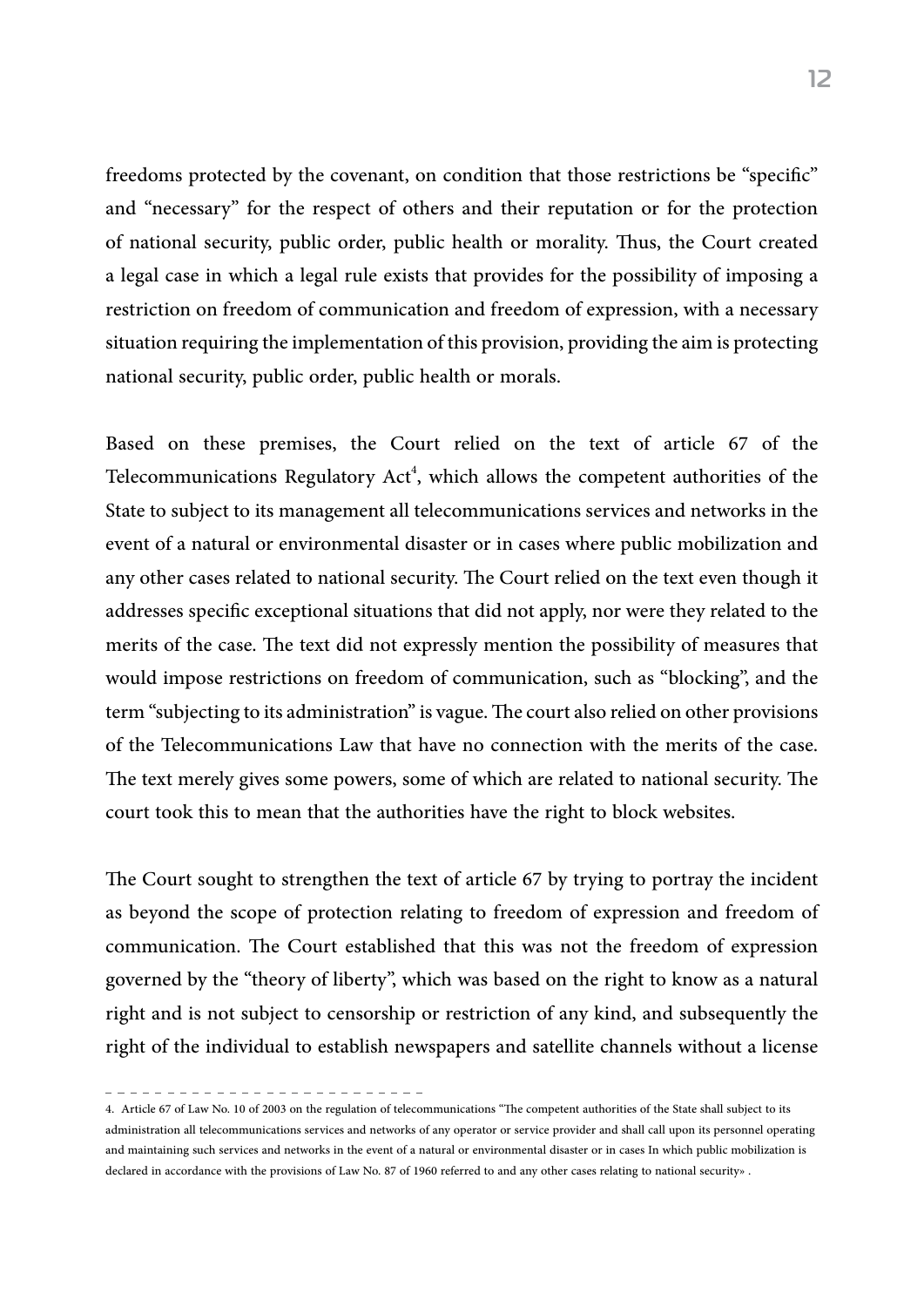or permit, but is rather governed by the theory of "social responsibility," which is the theory that challenges the theory of freedom, which means, according to the Court, that all forms of media have a responsibility, which is a right, duty and responsibility at the same time as well as commitment to objectivity and true information.

Thus, the ruling concluded that both Article 67 of the Telecommunications Regulatory Act and Article 19 of the ICCPR provided a legal basis for the Egyptian authorities to take action to infringe on freedom of expression "blocking YouTube site and abusive links" and that these authorities violated this rule when failing to take action it should have taken (the blocking).

The importance of this ruling is that it takes a new course in violation of the provisions of various degrees of administrative courts in relation to cases of blocking / closing sites. The number of such cases has increased recently, especially those relating to the blocking of social networking sites. Contrary to the ruling we are currently dealing with, most of the administrative courts circuits have rejected most of these cases, indicating that the court's ruling came to diverge from the course usually taken by administrative courts. In a subsequent ruling on the YouTube case, the second chamber of the Administrative Court in 2015 issued a ruling $^5$  rejecting a lawsuit demanding the banning of Facebook. The ruling discussed the importance of social networking sites. The court said: "The decline by the administration (i.e. the state) to close Facebook does not constitute a negative decision within the meaning of the Law of the Council of State promulgated by Act No. 47 of 1972, so that the case lacks an administrative decision that can be challenged.

The court pointed out that the self-censorship of users of social networking sites is the most effective way to remedy some of the practices of the users of these sites who diverge from the norm, "and this self-censorship only applies to responsible freedom, which glows in self-protection in order to prevent those who prey on public freedoms."

<sup>5.</sup> The second chamber of the administrative court has been in charge of processing lawsuits related to communication instead of the 7th chamber since…..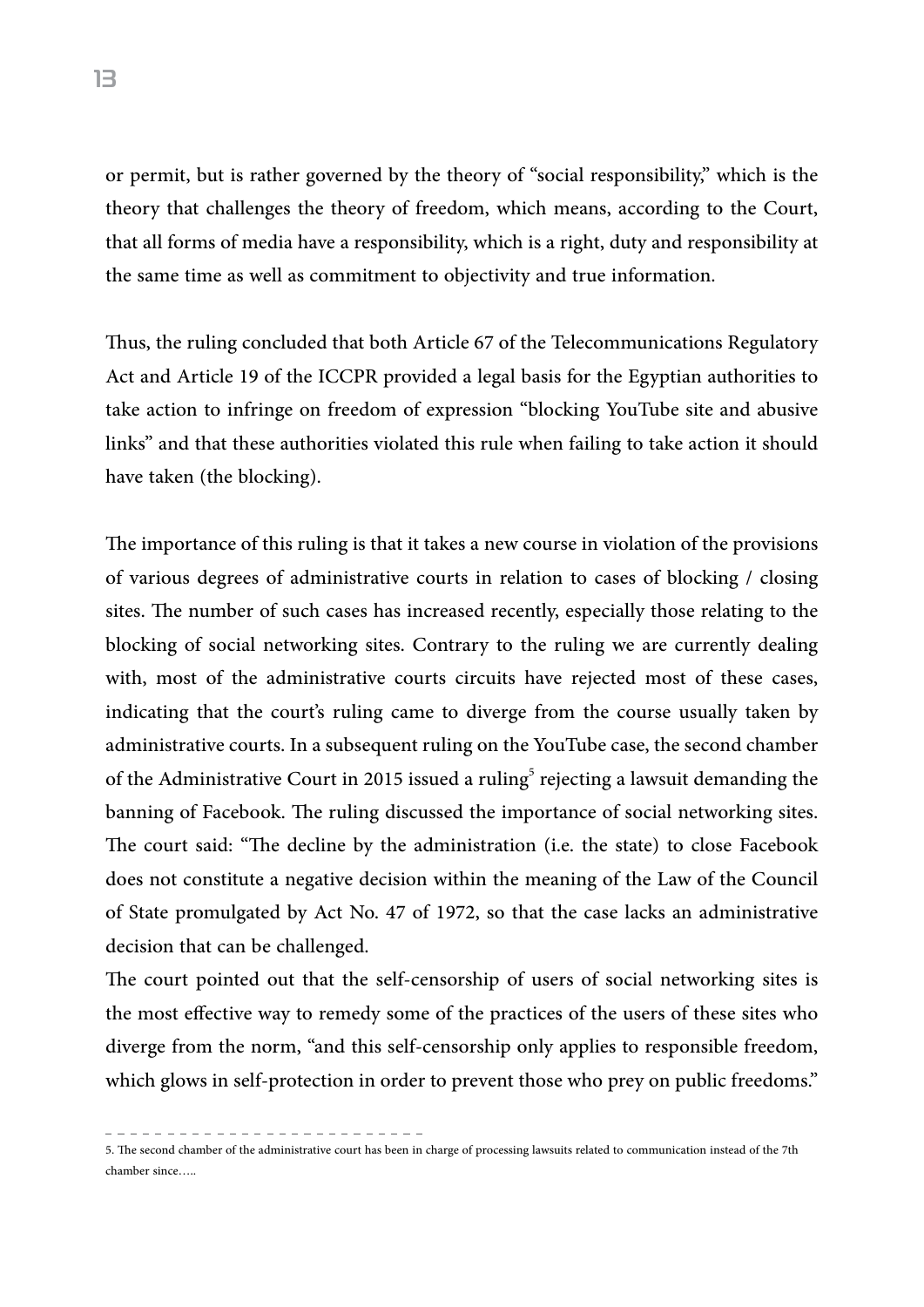It stressed that the press and audiovisual media have a basic duty to raise the quality of media service and the fullest expression of the basic social and cultural needs of the people, which could affect it either positively or negatively. Individuals are attracted to the highest quality media and the ones that are most able to express his needs. In response to some of the "Facebook" pages that showed irregularities, the court recommended that the ideal solution in those cases is to hold their owners accountable.

The Supreme Administrative Judgment issued in May 2018, which supported the ruling of the Administrative Court of Justice in February 2013 banning YouTube for a month, opens the door for administrative courts to rely on the court's interpretation and establishes the precedence of site blocking judgments. The ruling also supports, theoretically, the blocks undertaken by Egyptian authorities during the previous two years.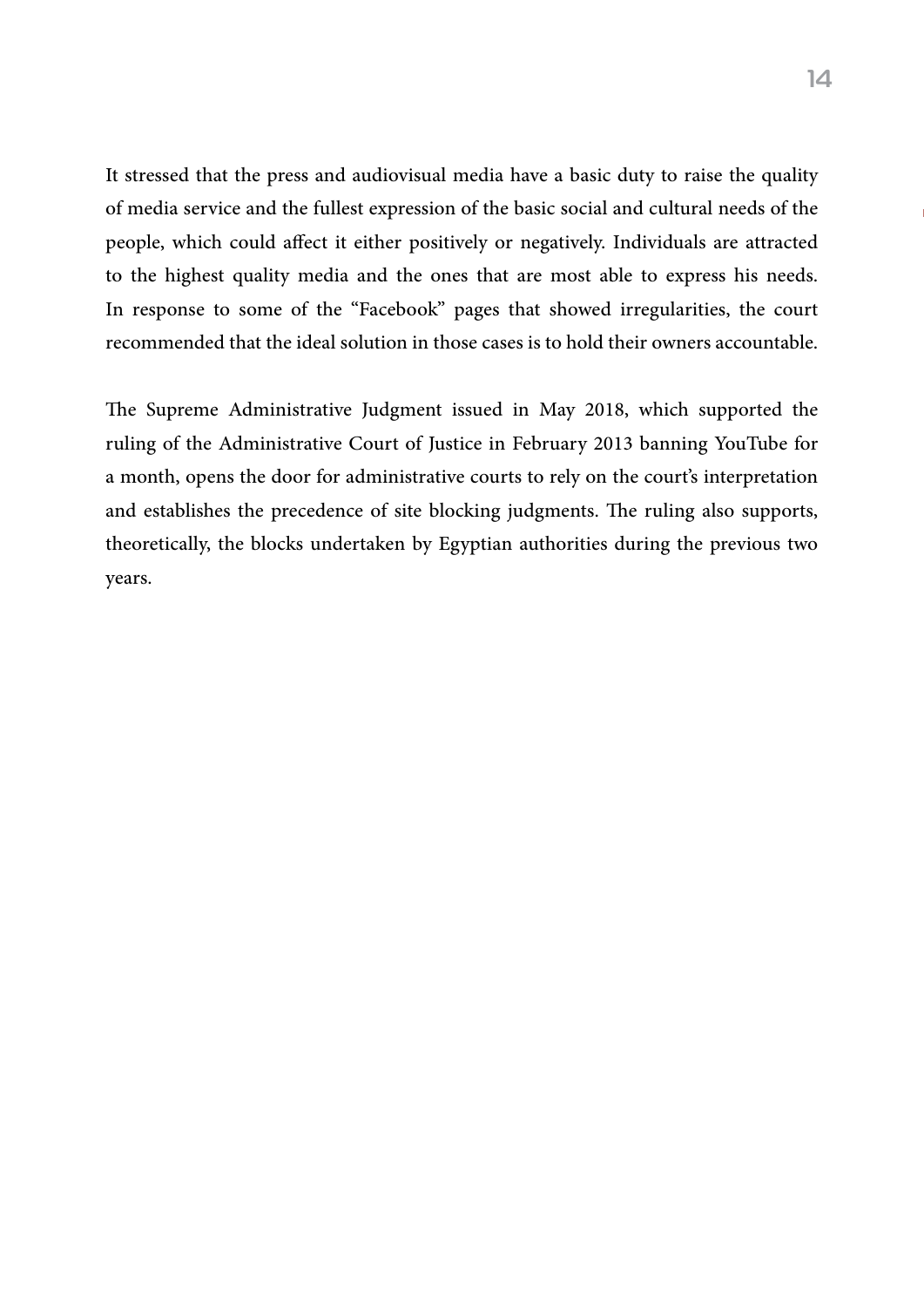## **Chapter III**

### Principles of the Court Ruling - Adaptation of the Law and Hostility towards Freedom

The rule laid down in its terms several principles - perhaps new to the courts of administrative justice – which call for attention and criticism, which we shall discuss in detail:

#### **-** Blocking websites, between national security and freedom of expression considerations

The Supreme Administrative Court and before it the Administrative Court of Justice ruled to block the YouTube site and the links and sites of the offensive film to allegations of protection of national security, social peace and national unity. The Court considered that protection of social security has priority over freedom of opinion and expression, and thus should be the prime concern and that there is no way to balance national security with any other considerations.

**First,** the Court did not seek to define clearly the concept of national security and social security. The absence of a specific definition indicates that there is no clear definition in the law of such terms. The court is thereby obliged to present a clear definition order that the administrative body is aware of its failure or reluctance to undertake its mission.

Moreover, ignoring previous judicial precedence should be based on clear texts and concepts. If the Supreme Administrative Court wants to establish a new principle, it must first outline the nature of the protected right and how it has been balanced against other rights, and respond to earlier judgments that gave precedence to the protection of constitutional rights over considerations of national security, as stated by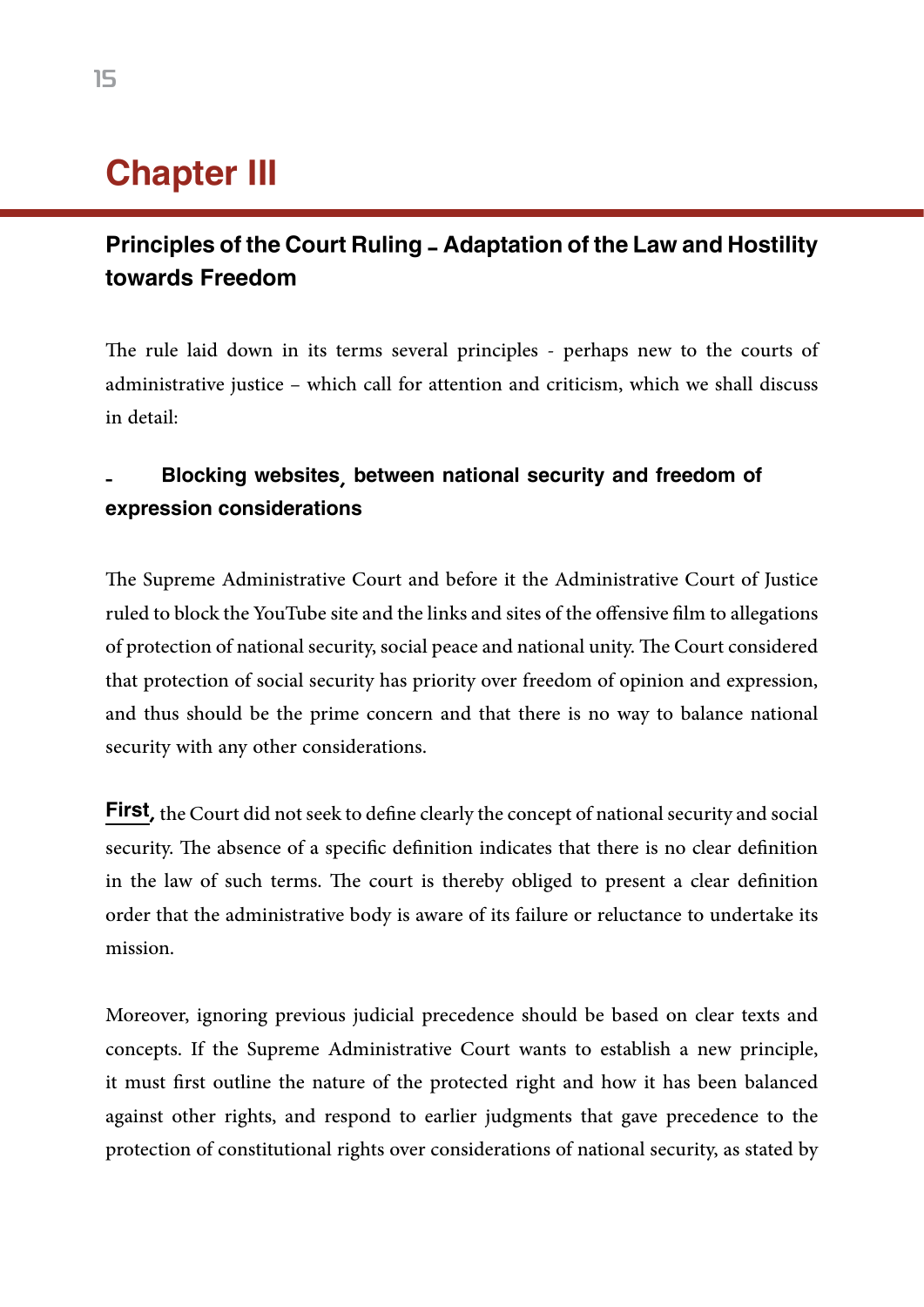the Administrative Court of Justice in the "closure of Facebook" case, where the ruling stated: 6

"The safety of national security is not about severing the society, separating its elements one from the other, isolating its citizens in isolated islands. Security means communication, consultation and dialogue, and no one in a democratic society can claim the exclusive right to maintain the security of society. The safety of the country's national security is achieved only by the ruling authority's sincere expression of the hopes and aspirations of the people in accordance with the social contract, which the political, economic and social system has established, as well as respect for the rights and freedoms of citizens, and it is incumbent on the state to provide a cultural and information environment that involves exchange of all forms of information and knowledge in various forms and types without blocking or banning or cutting off the means of communication necessary therefore, and the first of these means undoubtedly are social networking sites, including "Facebook," which includes many pages that contribute to the establishment of the spirit of knowledge and information exchange in various walks of life "

However, the Supreme Administrative Court here merely used vague and literary statements such as: "The offensive film on YouTube and other websites has had major impact on national internal security, where some of the nation's enemies have taken advantage of this seditious film as a means of feeding Sectarian strife with the intention of inciting citizens against each other and striking national unity to harm the unity and safety of the homeland and its citizens, in addition to the demonstrations and acts of violence that swept many parts of the country condemning this offensive film, which insulted Islamic sanctities and injured the modesty of Muslims and Christians, which led to clashes between protesters and security forces and resulted in injuries on both sides».

<sup>6.</sup> Explanation of the ruling by the second chamber of the administrative court in case 97978/68 J.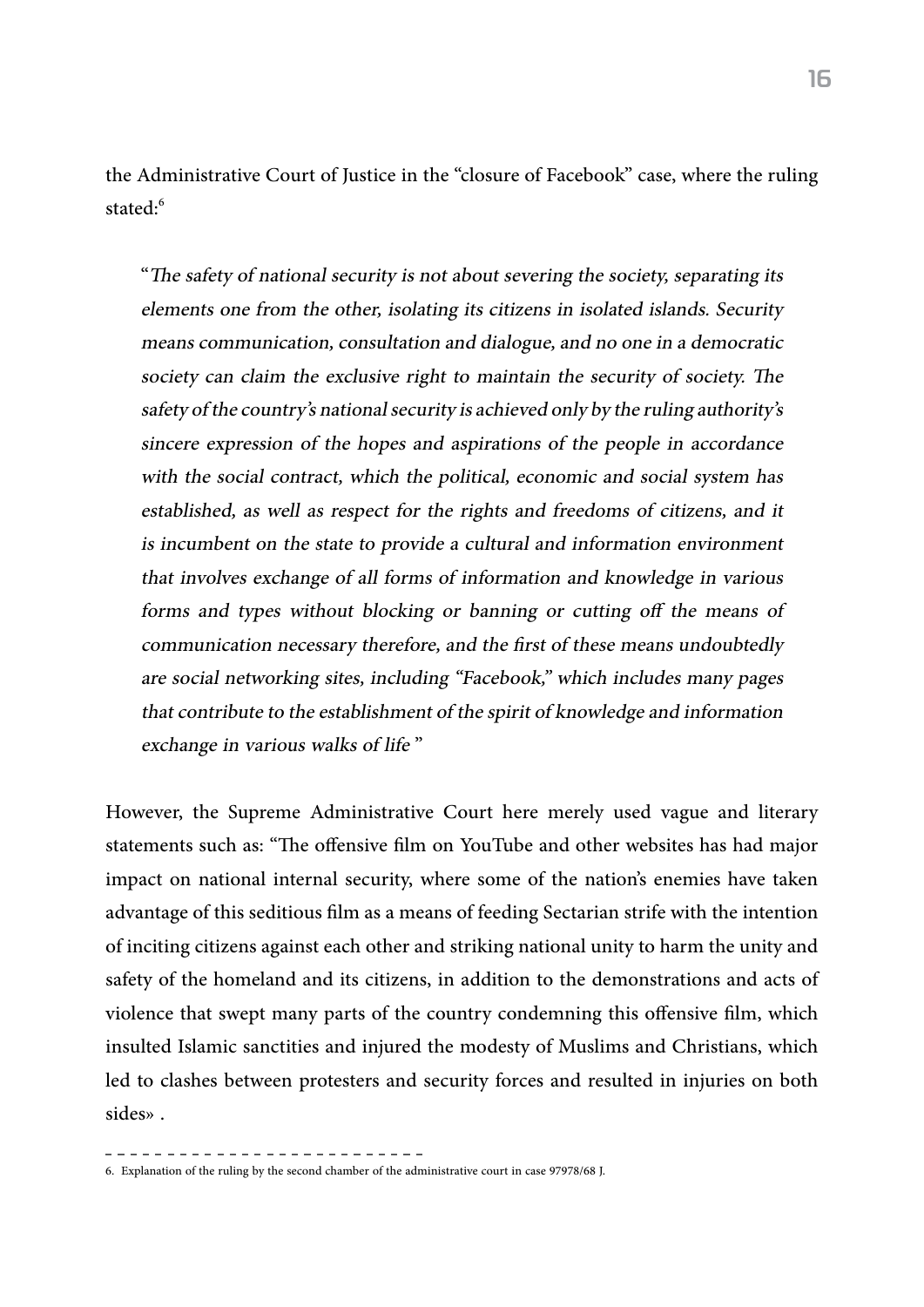**Second:** In discussing the importance of national security, the Court did not try to balance between what it called considerations of national security and constitutional rights that would be curtailed as a result of blocking measures. The Court favored the former without clarifying the criteria and the legal basis on which it built its doctrine. The court said:

"In light of all the above, the State represented by NTRA should quickly block this offensive film immediately from YouTube and all websites. If this is not possible, according to the report, it would have to block the whole of YouTube and every site through which this offensive film can be reached to achieve security and social peace among its people and to warn those sites that its first priority is the safety of its people and beliefs; and so if necessary, the block should not be for a temporary but indefinite period".

The judgment shows the Court's unwillingness to explore possibilities for finding solutions that may balance or disengage these conflicting considerations. The Court's position was contrary to the attempt of the State Commissioners' report to strike a balance between these considerations, which, in its report to the Court, provided a detailed legal opinion on the subject of the case:

"Considering the balance between the two matters, we find that the complete closure of YouTube will undermine freedom of thought and expression in addition to prejudice the services provided by YouTube and serve other areas, including the dissemination of the tolerant teachings of Islam in addition to the dire material consequences of blocking the site, which may amount to losses of hundreds of millions of pounds, according to the administrative body".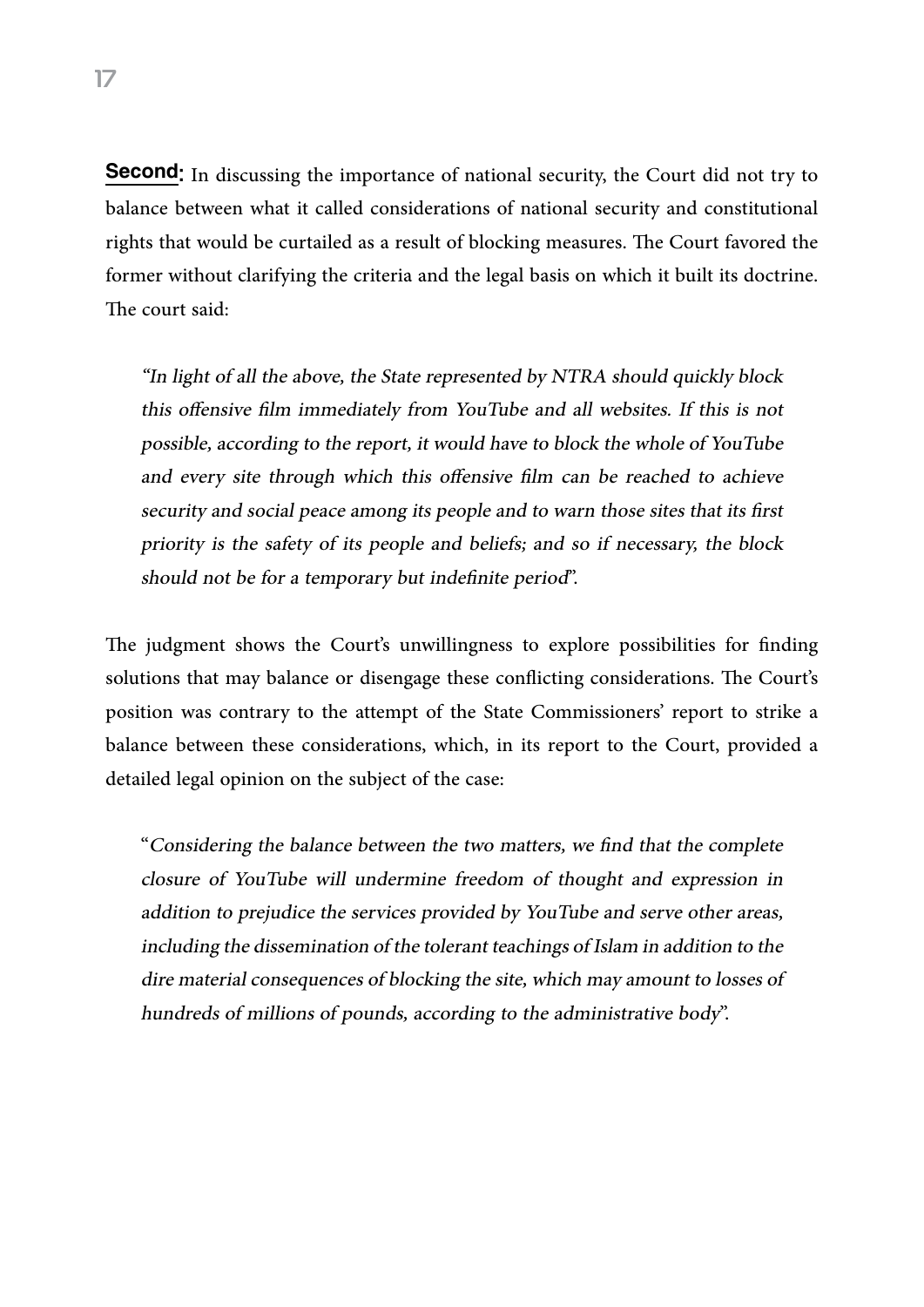#### -The judgment erred in the interpretation and application of the law

As noted above, the judgments in the YouTube closure case were based on the provisions of the Egyptian Telecommunications Regulatory Act and Article 19 of the ICCPR. However, the researcher finds that the court erred in interpreting and applying the above texts as follows:

 The provisions of the Egyptian Telecommunications Regulatory Law did not include provisions that speak explicitly about the blocking of websites because, like most Egyptian legislations, they are characterized by lack of determinants and purposes. In addition, the basic annexes to the legislation do not include memoranda, discussions and preliminary drafts that enable the interested party to identify the motives of the legislator. All of this led to different estimates and interpretations of the legal texts, which often enabled the authorities to exploit the matter and to take actions that were subject to illegality. Other courts also relied on them to issue rulings expressing their conservative orientation.

The vision of the administrative courts of the provisions of the Telecommunications Regulatory Law was not always homogeneous, and there were always different visions regarding the provisions of Chapter Six, entitled "National Security and Public Mobilization", especially articles 67 and 64, in view of the vague and interpretable wording of the said texts. The Court of Administrative Justice and the Supreme Administrative Court have adopted the establishment of their rules to compel NTRA authorities in this case to take action under the provisions of article 67, where the two courts held that the legal basis for the blocking was found in the text of this article.

A close examination of the provisions of the Telecommunications Regulatory Law indicates that the provisions of the law do not contain the word "blocking" in any of its provisions. This is what the Administrative Court agreed with when it said in one of the lawsuits that called for the blocking of a site in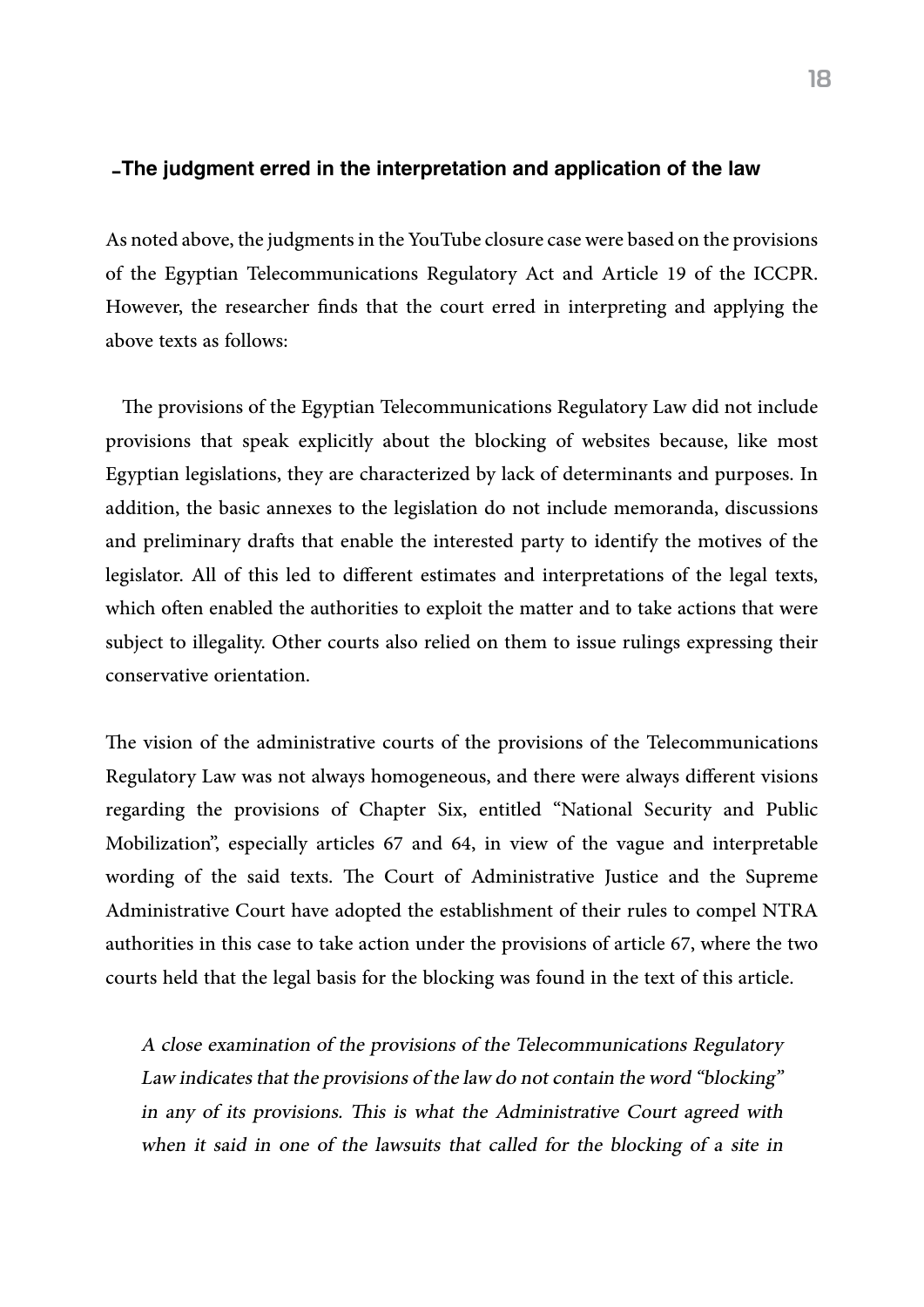2006 $\cdot$ : "In terms of reviewing the Egyptian legislation related to the regulation of telecommunications and information technology (including Presidential Decree No. 379 of 1999, Law No. 15 of 2004 regulating the electronic signature and the establishment of the Information Technology Industry Development Agency (ITIDA)), there is no specification neither of the cases that call for blocking nor of the competent authority therefore. Those laws also did not include texts that permit governmental bodies to decide on the block or ban websites in general or in Egypt in particular".

This was confirmed by the judgment by the Supreme administrative court in the You Tube case when it stated that: "The Egyptian legislation, including the Telecommunications Regulatory Law, did not specify the cases that require the blocking of websites." However it added. "However, this does not violate the right of government agencies and the NTRA to do so when there is prejudice to the national security or the supreme interests of the state, including those organs of authority in the field of administrative control to protect public order in its three aspects, public security and public health and public tranquility of citizens under the supervision of the judiciary".

With regard to the reliance on article 19, paragraph 2, of the International Covenant, the provision had been superficially used, ignoring the purpose behind it, nor had the Court acted in respect of the implementation of the second paragraph of the said text, which had been commented upon by the Human Rights Committee<sup>8</sup> concerning the application of Article 19, especially the second paragraph, which regulates restrictions on freedom of expression.

Paragraph 3 explicitly states that the exercise of the right to freedom of expression entails special duties and responsibilities. For this reason, two exclusive areas of restriction of

Case no. 34781/58 J administrative court filed by Ahmed Haridy in his capacity as chair of the board of the ... .web based ElMithaq El Arabi newspaper contesting the negative decision to block the site Human Rights Committee, 102nd session, Geneva, 29 July 2011, General comment no. 34, article 19, .8 .AFTE, replacing comment no. 10 in the 19th session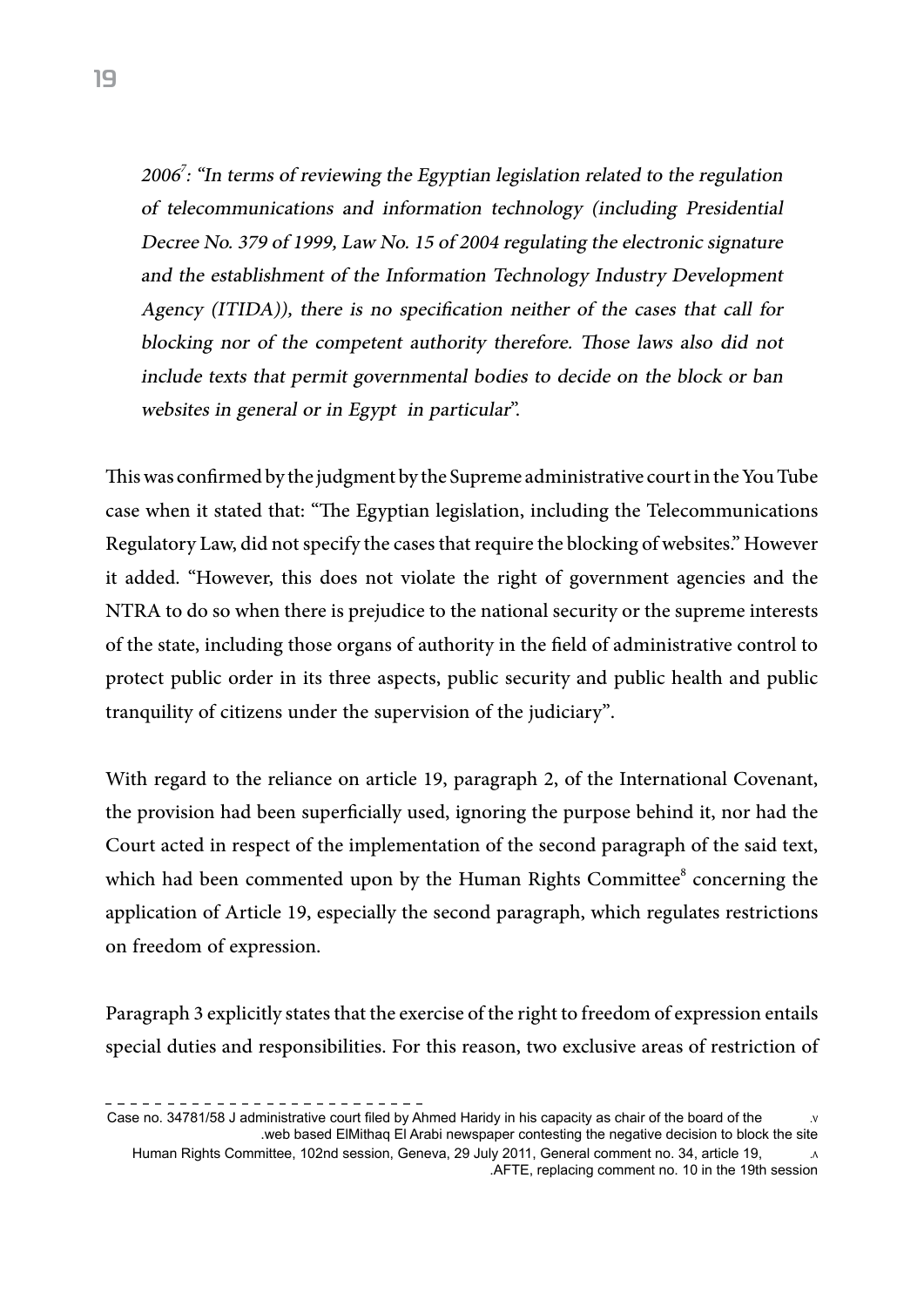the right are permitted, either in respect of the rights or reputations of others, or in the protection of national security, public order, public health or morals. However, when a State Party imposes restrictions on the exercise of freedom of expression, such restrictions may not jeopardize the right itself. The Committee points out that the relationship between right and limitation must not be reversed between rule and exception. The Committee also recalls the provisions of article 5, paragraph 1, of the Covenant, which states that "Nothing in this Covenant may be construed to imply that any State, group or person has the right to engage in any activity or to carry out any act aimed at the destruction of any of the rights or the freedoms recognized in the present Covenant or to impose restrictions on them which are broader than those provided for therein".

Paragraph 3 provides for specific conditions and allows for the imposition of restrictions only if they are subject to these conditions: they must be "defined by the law" and imposed only for one of the reasons set forth in paragraph 3 (a) and (b), and be compatible with evaluations strictly related to necessity and proportionality (2). No restrictions may be imposed on grounds other than those specified in paragraph 3, even if these grounds justify the imposition of restrictions on other rights subject to the protection of the Covenant. Restrictions may only be applied for the purposes for which they were established and should relate directly to the specific purpose on which they were founded.

#### The Committee has set specific conditions for the implementation of the restrictions contained in article 19, paragraph 3, of the International Covenant:

Restrictions must be defined by the text of the law "The need for a legal basis". Since any restriction of freedom of expression constitutes a serious derogation of human rights, the establishment of restriction in traditional, religious or other customary laws is incompatible with the Covenant.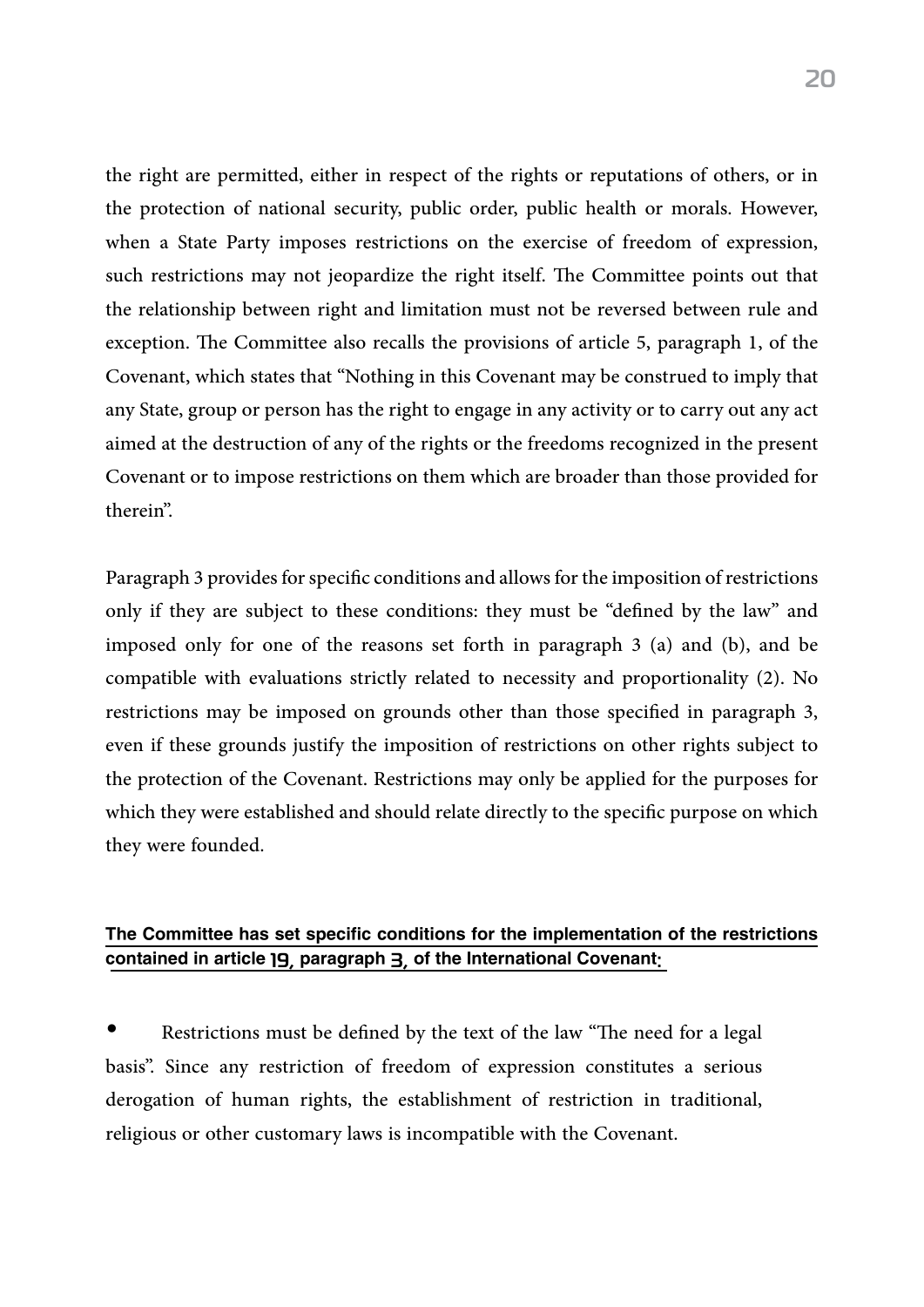For the purposes of paragraph 3, the rule to be considered "law" must be formulated with sufficient precision so that the individual can control his behavior accordingly and must be made available to the general public. The law may not confer upon the persons responsible for its implementation absolute discretion in restricting freedom of expression. The law should provide sufficient guidance to those who carry it out to enable them to properly check the types of expression that are subject to restriction and those that are not subject to such restriction.

The laws restricting the rights contained in article 19, paragraph 2, including the laws referred to above, should not only be consistent with the strict requirements of article 19, paragraph 3, of the Covenant but must also be compatible with the provisions, objectives and purposes of the Covenant.

The State party has a duty to establish the legal basis for any restrictions on freedom of expression.

Restrictions should not be excessive. In its general comment No. 27, the Committee noted that "restrictive measures must be consistent with the principle of proportionality, must be appropriate for their protectionist function and must be the least intrusive means compared to other means that can achieve the desired result and must be proportionate to the interest which should be protected. The principle of proportionality must be respected, not only in the law that sets out the framework of limitations but also in its application by administrative and judicial authorities, and the principle of proportionality must also take account of the form of expression in question as well as the means of its dissemination. The covenant is exceptionally important for freedom of expression in cases of public debate, which in a democratic society involves figures present in the public and political spheres.

When a State Party invokes a legitimate basis for restrictions on freedom of expression, it must demonstrate in a specific and well defined manner the specific nature of the threat and the need for and the appropriateness of the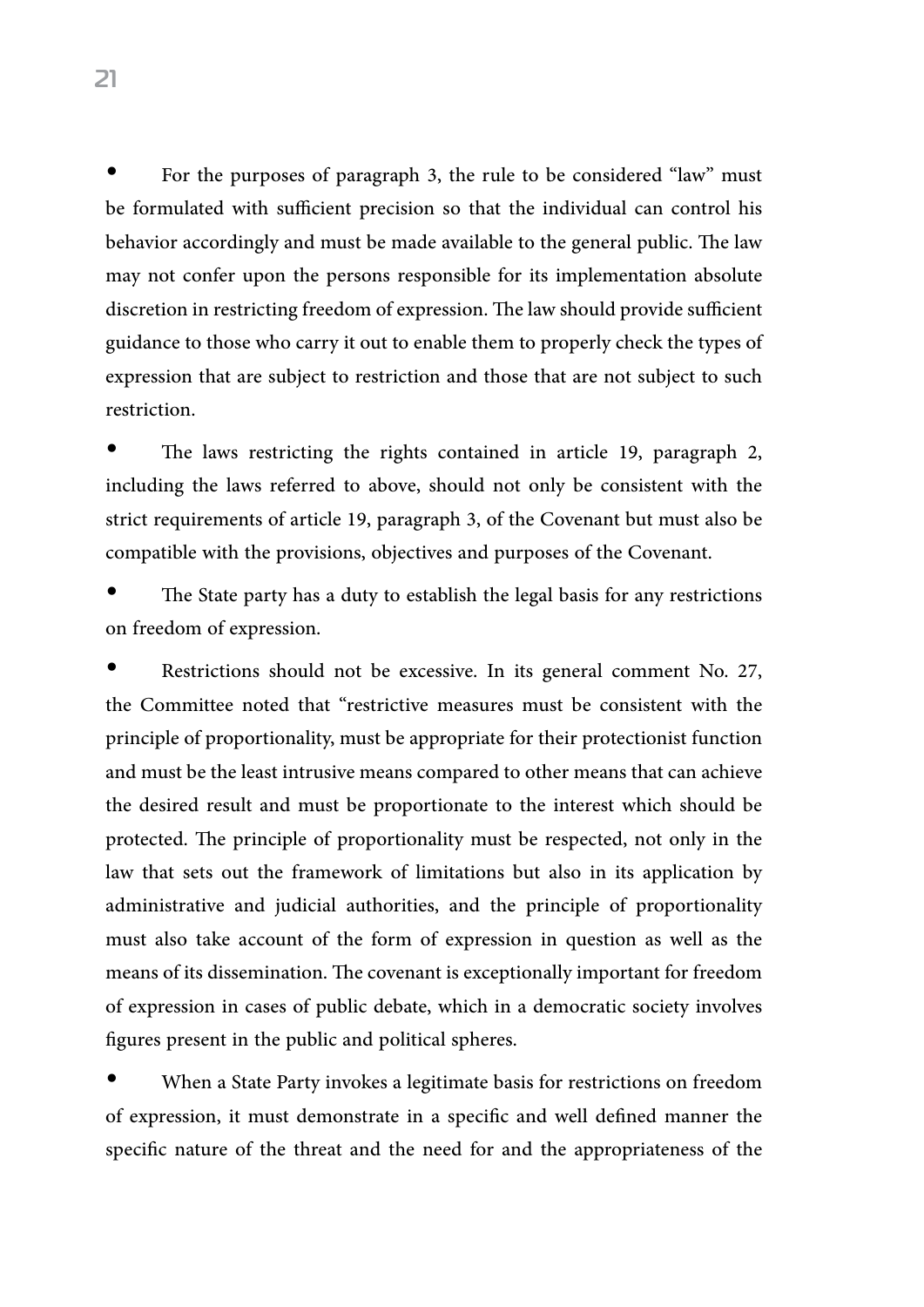specific action taken, in particular by establishing a direct and clear link between expression and threat.

The Committee followed up its report with a commentary related to the practice of restrictions on the Internet and social media, recommending that "No restrictions should be placed on the operation of websites, weblogs or other information dissemination systems through the Internet, electronic means or any other means, including support systems for such communication, as Internet service providers or search engines, only to the extent that they are compatible with the paragraph. Generally, the permitted restrictions should be content-specific. A general ban on the operation of certain sites and systems is incompatible with the second paragraph when it bans a website or systems from disseminating information of certain material for no more than criticizing the government or the social and political systems adopted by the government<sup>9</sup>. .

In reviewing the contents of both the judgments of the Administrative Court and the Supreme Administrative Court concerning the block of YouTube, we find that both did not apply the rules of application of article 19, paragraph 2, of the International Covenant. The criteria require the availability of a legal text (national law) that gives the right to the administration to take the procedures of blocking, the absence of which was confirmed by the Supreme Administrative Court, which means the court has erred in invoking the text of the second paragraph of Article 19 and application of the text without the implementation of its controls.

9. Item no. 43 of the report by the human rights committee in the above mentioned comment no. 34.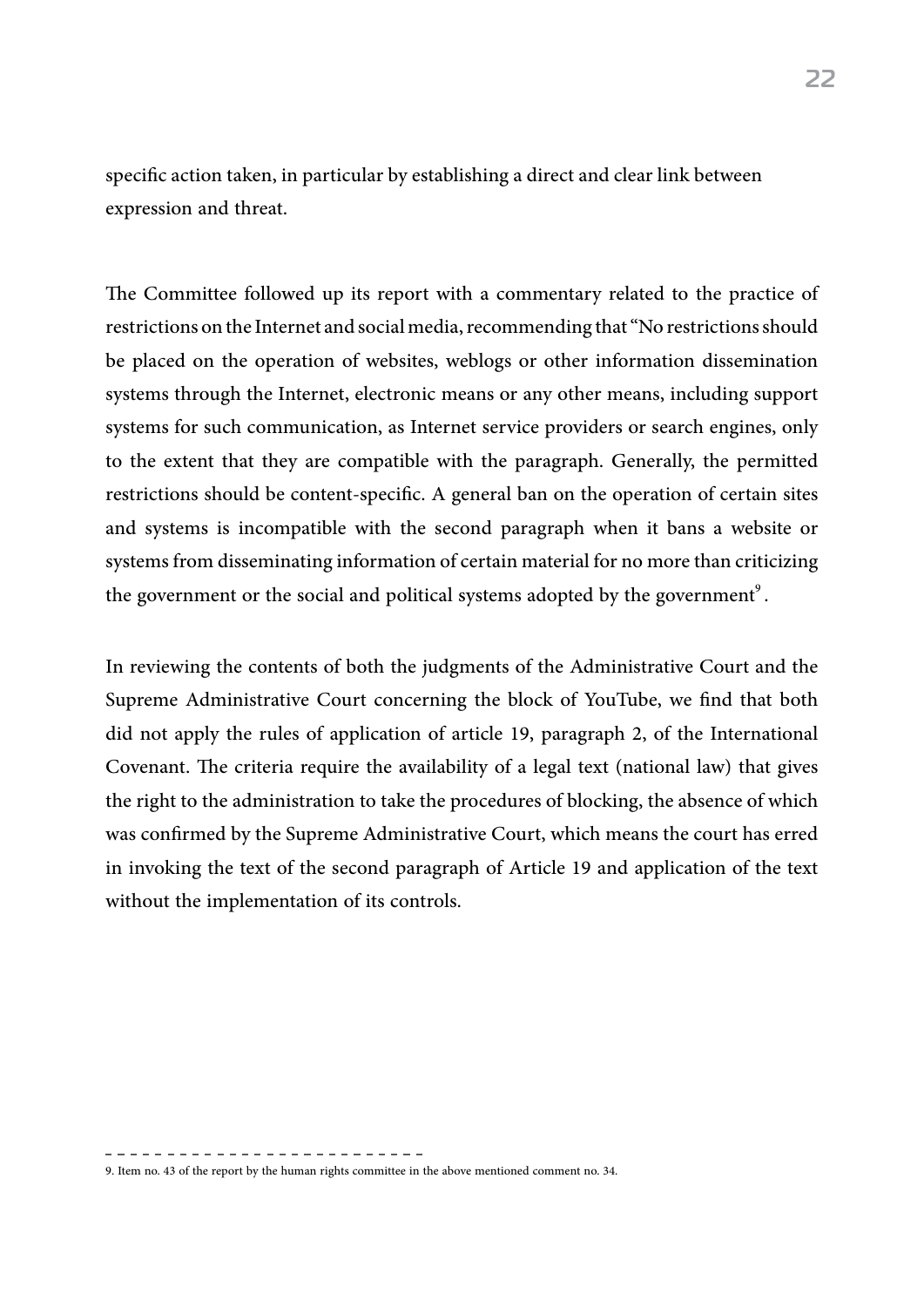#### -The ruling supported the legality of the communications cut-off during the January revolution

The rule of blocking "YouTube" did not stem from mere facts related to a section of a video, about which people may differ in dealing with or addressing, but the court sought to erase all the effects of earlier provisions issued in the recent period related to the subject of communications. The judgments made in relation to the use of control or censorship of means of communication have been overruled. The ruling links various disconnected facts with no link other than the abuse by the authorities of the use of the articles and provisions of the Telecommunications Regulatory Act. The Court tried to emphasize this in various places, when it stated:

"Without prejudice to this, the appellant said that the blocking of YouTube results in a loss of more than hundreds of millions of pounds. This is because the protection of Egyptian society from strife and unrest and the protection of its beliefs and religious convictions is more important than any other material consideration, especially when the Egyptian state felt that there could be a threat to national security - under other circumstances, did not hesitate to cut off communications and close the Internet with all its contents and stop the transmission of satellite channels, without caring about any material damage, as the security of citizens and the homeland is prioritized over any other consideration. It is the uppermost and most important priority for a modern state."

Notwithstanding the faulty logic underlying the ruling, the subject matter of the two lawsuits - that of cutting communication and that of blocking You Tube - are very different from each other. The cutting of communication was the result of a clear political will by the decision maker. in the You Tube case the court based its ruling entirely on the failure of the administration to block the site. The whole situation is very different and raises concern. Why does the court call upon the administrative body to take this course, and why take reference in the decision of the administrative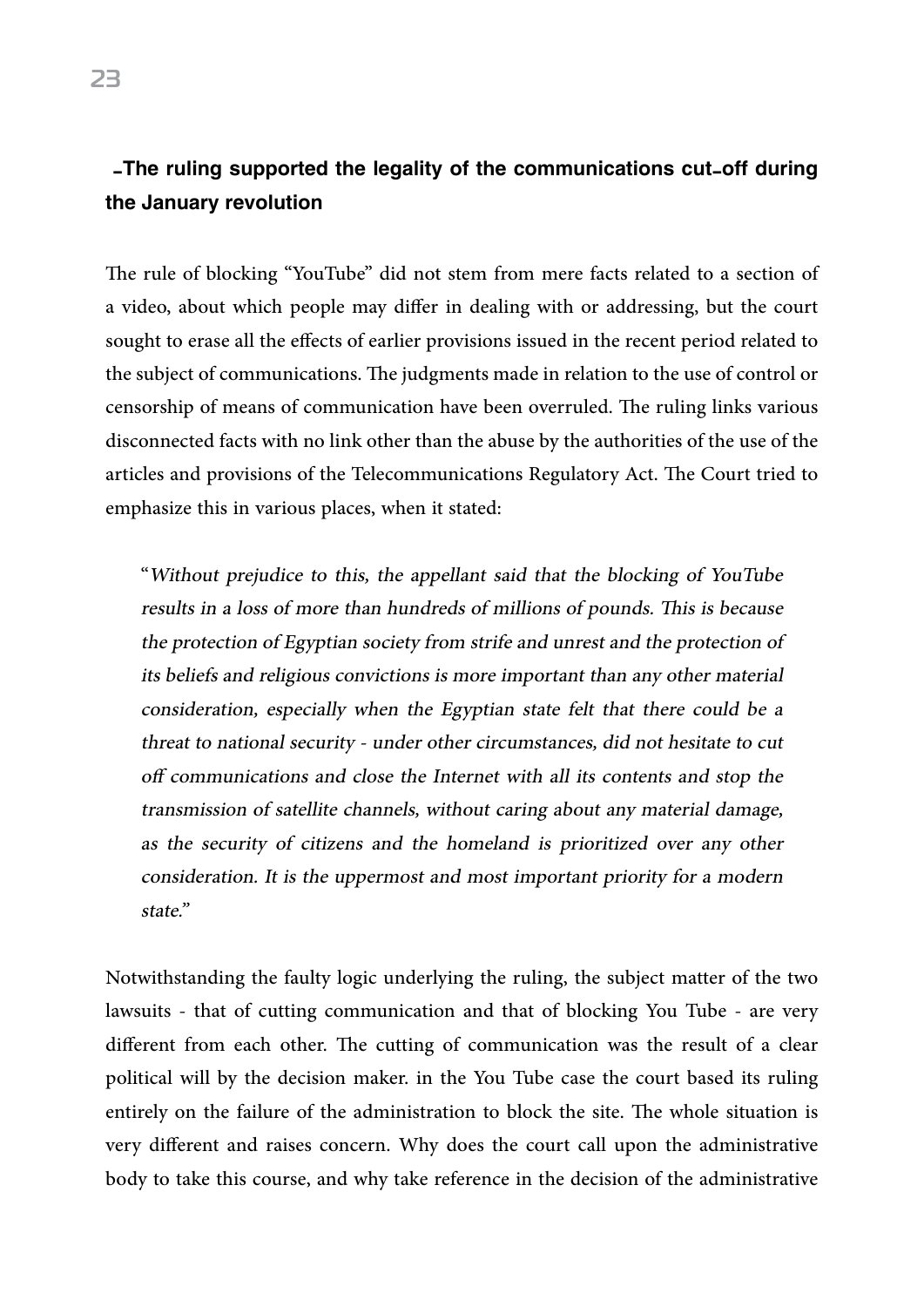authority to cut off communications.

Some may find this unconnected and that the matter is a coincidence of no importance, but with some research we find that the department that issued the judgment of cutting YouTube is the same department that issued a ruling on March 24, 2018 annulled the ruling nullification the decision to disconnect communications during the January revolution. It was therefore logical that the court make a ruling in the YouTube case so as not to contradict its earlier decision and to perhaps emphasize its position on the role of the administrative authority in taking censorship actions, and perhaps to erase all the effects of the principles established by administrative courts in more than one incident in limiting the authority of the governing body to control communications.

One of the most important effects of the ruling is over ruling attempts by the Administrative Court of Justice to define the concept of national security during the consideration of the case of cutting communications during the events of January 2011. AT the time the court stated that the concept of national security:

"Is neither vague nor loose nor subject to interpretation by the administrative authority. It is a clearly outlines concept of a precise meaning involving external threats, foremost military threats, based on the premise that securing state territory against foreign aggression and protection of its citizens against attempts of harming them and their property, beliefs and values, is the premise of loyalty granted by the people to the state in the social contract between them"

The court went on to explain the different dimensions of the term national security. The court went on to say: "With the development of the concept of state capacity, the concept of national security expanded to the comprehensive capacity of the state to protect its values and interests from external and internal threats.That is why national security has political, economic, social, military, ideological and geographical dimensions."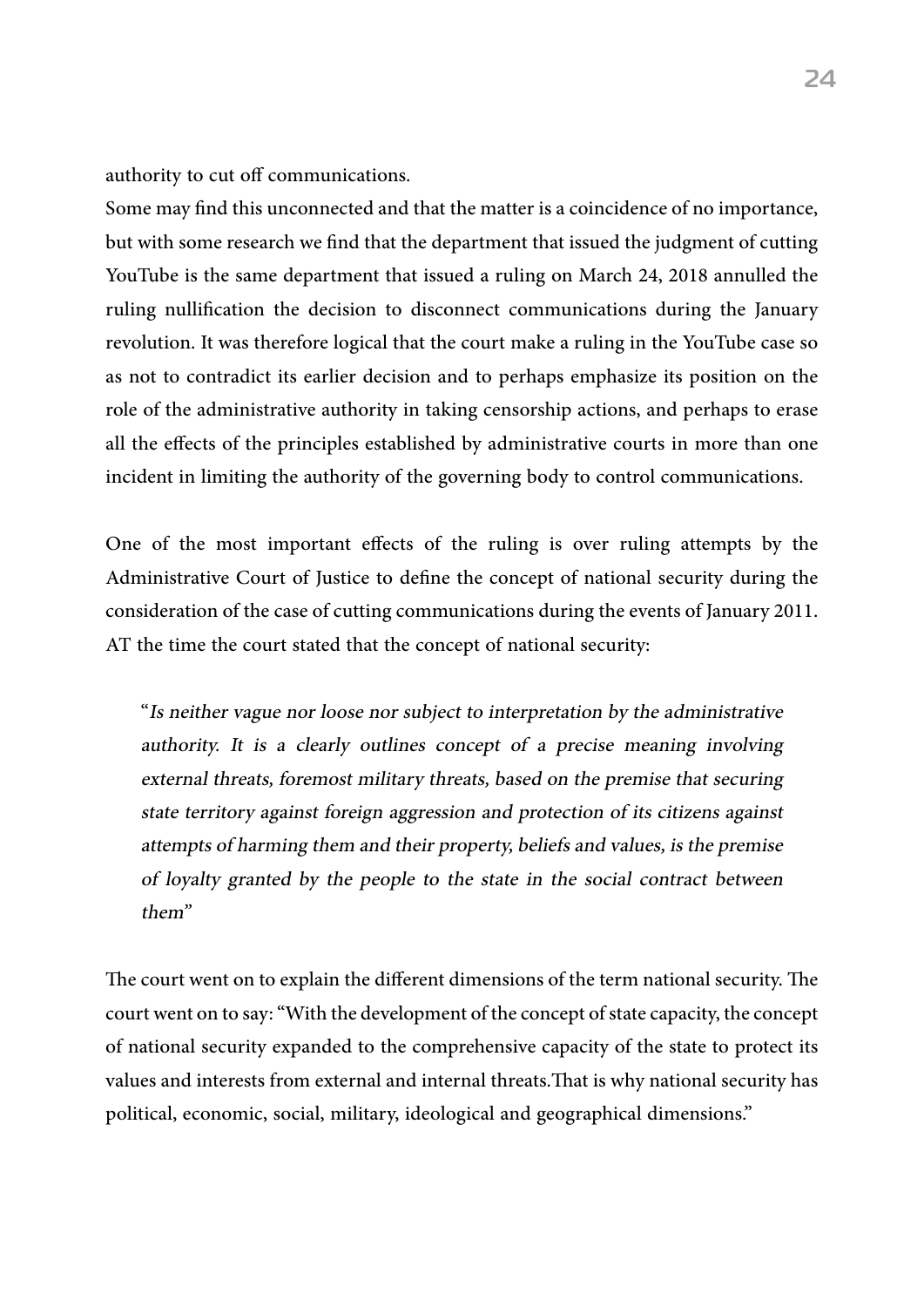In explaining those dimensions the court concluded that:

"In the l ight of the foregoing, the legality of the decision to cut off telecommu nications services and Internet services only provides a case of prejudic e to the concept of national security in the aforementioned sense. Since it is clear from the documents that the decision to cut communications and Internet services did not seek to achieve the internal or external political dimension of national security, nor the economic dimension which means the development and use of all resources of the state to achieve its political goals and the social dimension by targeting the protection of social justice and reduce the differences between classes and the development of services and the removal of social injustice .. The resolution also did not aim at protecting the milit ary dimension of national security by responding to the needs of defense, security and regional prestige by building a military force capable of meeting the needs of strategic military balance and defense deterrence at the regional level to protect the state against external aggression.. Nor was the decision taken to protect the ideological dimension of national security to face any external or internal security threats.. thus the decision subject to the appeal, apparently concealed by requirements of national security, is void of relevance"

Since the rule of cutting communications is one of the rare provisions in which the judiciar y addressed the attempt to define the concept and dimensions of national security. The Supreme Administrative Court had to redefine national security from a perspective through which the practice of blocking communication services could be understood. However, the court's ruling regarding the block of YouTube has over ruled the effects of the rule against the cut of communication including its definition of national security, with little or no addition, without making any effort to critique the earlier definition reached by the Administrative Court.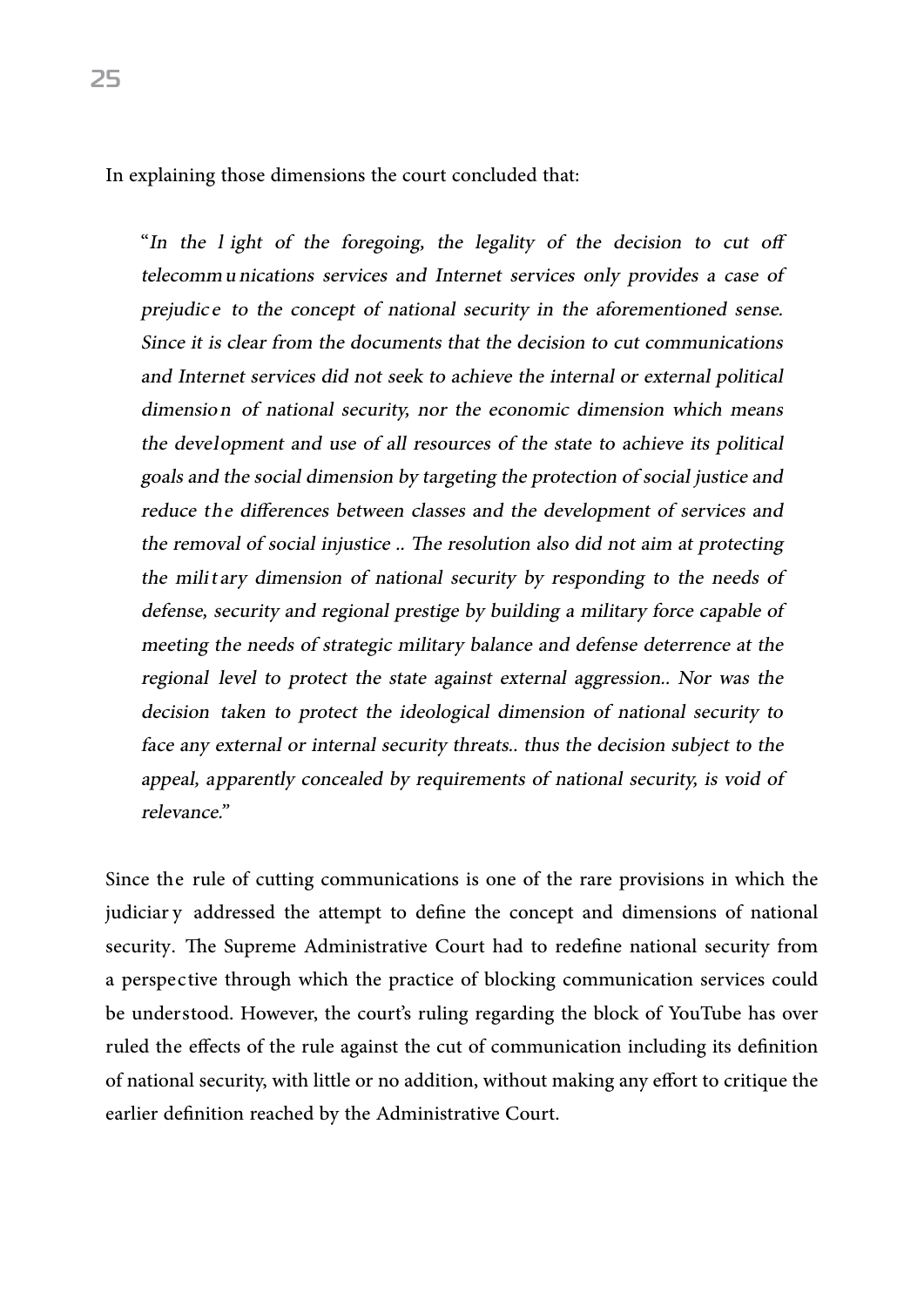#### -Administrative Court contradicts itself

The YouTube closure judgment raises questions about how to execute the judgment, questions that have been raised repeatedly during the different stages of the proceedings. In 2013 , following the ruling of the Administrative Court of Justice, the National Telecom m unications Regulatory Authority (NTRA) filed a complaint against the ruling, making observations regarding how the judgment is to be applied. In its appeal to the Supreme Administrative Court it said:

"The error in the application of the law is in the commission of technical matters impossible for NTRA to do as the site ruled to be blocked is registered outside the Arab Republic of Egypt and belongs to the United States of America, which alone can close it, wither upon its own will or upon an American court ruling using cyber clouds that distribute the content from several locations to ensure efficiency of delivery, so that the transmission continues even if some of those sites have been stopped either by failures or blocking, and therefore all the Egyptian government could do is to block the link of the offensive film inside the Arab Republic of Egypt, which was already done by NTRA."

It is strange that the court of administrative justice, which issued a judgment of the first degree, and which considered the appeal, was convinced of this argument, accepted the appeal and ordered the suspension of the judgment on 10 March 2013, and said in the terms of its ruling:

"The c <sup>l</sup> osure of the site in the current circumstances experienced by the country may lead to civil strife and public anger and demonstrations, because of the suspicion of encroachment on the freedom of opinion, and that the site ruled to be blocked (YouTube), is registered outside Egypt, and belongs to the United States, which alone has the ability to be close it, either on its own or upon an American judicial ruling, and therefore the judgment cannot be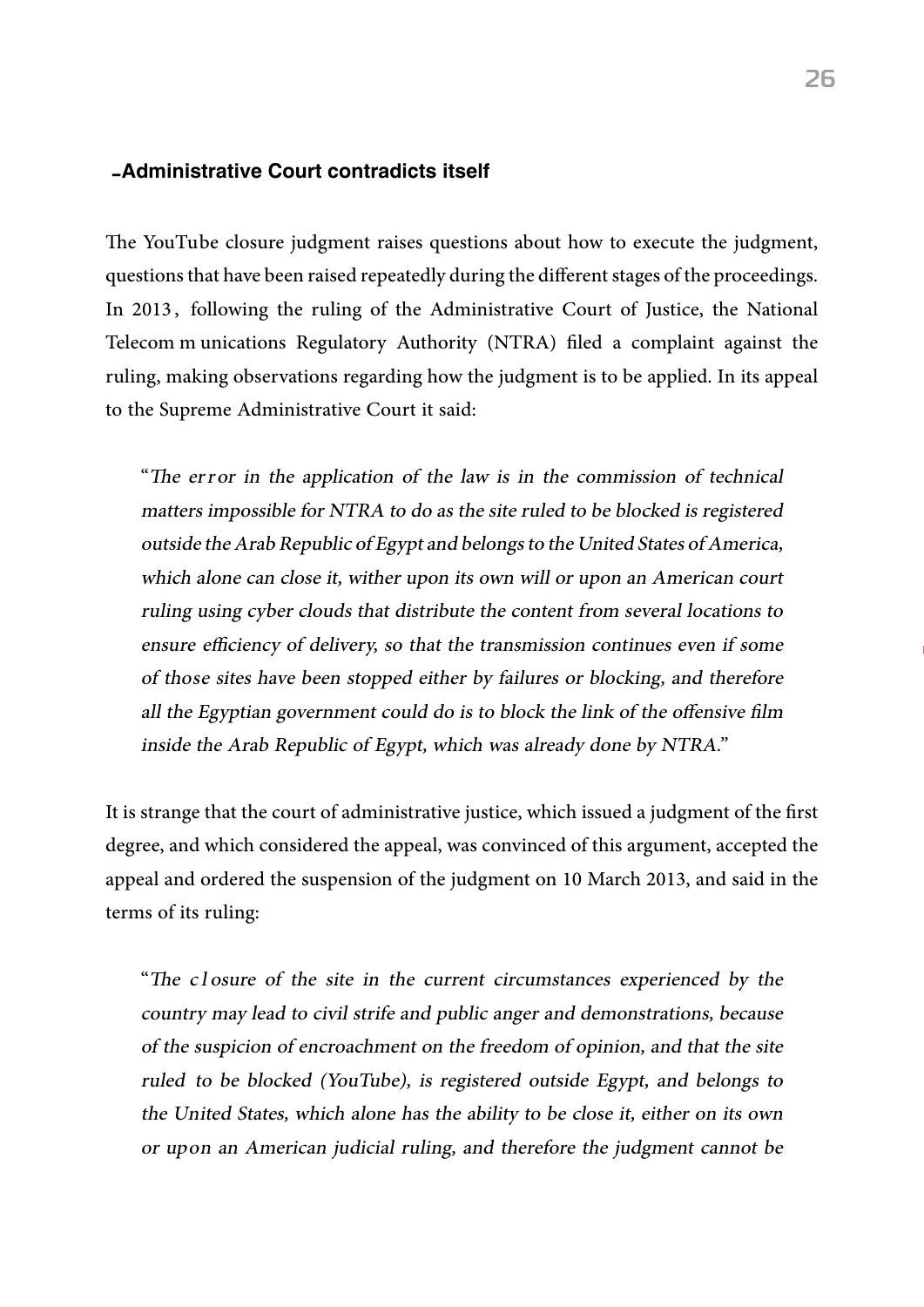implemented outside the borders of Egypt, and what can be done is the block of the offensive film inside Egypt.

However, all this does not mean that the rule cannot be implemented by blocking the YouTube site inside Egypt, but the disagreement here is related to the language. The term "closing the site" and not blocking it is illogical since NTRA replied that this cannot be implemented outside the Republic of Egypt. However, it is possible to block the site inside Egypt, which is confirmed by the publication by NTRA in early 2013 of a link to report the links that show the film. In addition there is the actual block of more than 500 websites since May 2017 to this day without giving clear reasons and without an official announcement by the Egyptian authorities.

## **Conclusion**

In light of the government's persistent attempts to impose strict censorship on Internet users, especially social networking sites, whether through actual practices or through the introduction of new laws, the YouTube closure ruling issued by a high court has had a very bad effect, since its overrules all steps taken by the administrative judiciary since the endorsement of the Egyptian communication law to reduce attempts by the executive authority to impose censorship on the Internet, the most important of which is the blocking of websites and the blocking of applications and voice services. Also, this judgment, issued at the time when the new laws governing the blocking process are being discussed, gives a negative message that suggests the judiciary's complicity with the legislative and executive branches in attempts to narrow the scope of freedom of expression. On the other hand, the ruling closed the cases before administrative courts so far, which relate to the practices taken by the Egyptian government to block websites and some applications and electronic services during the past two years.